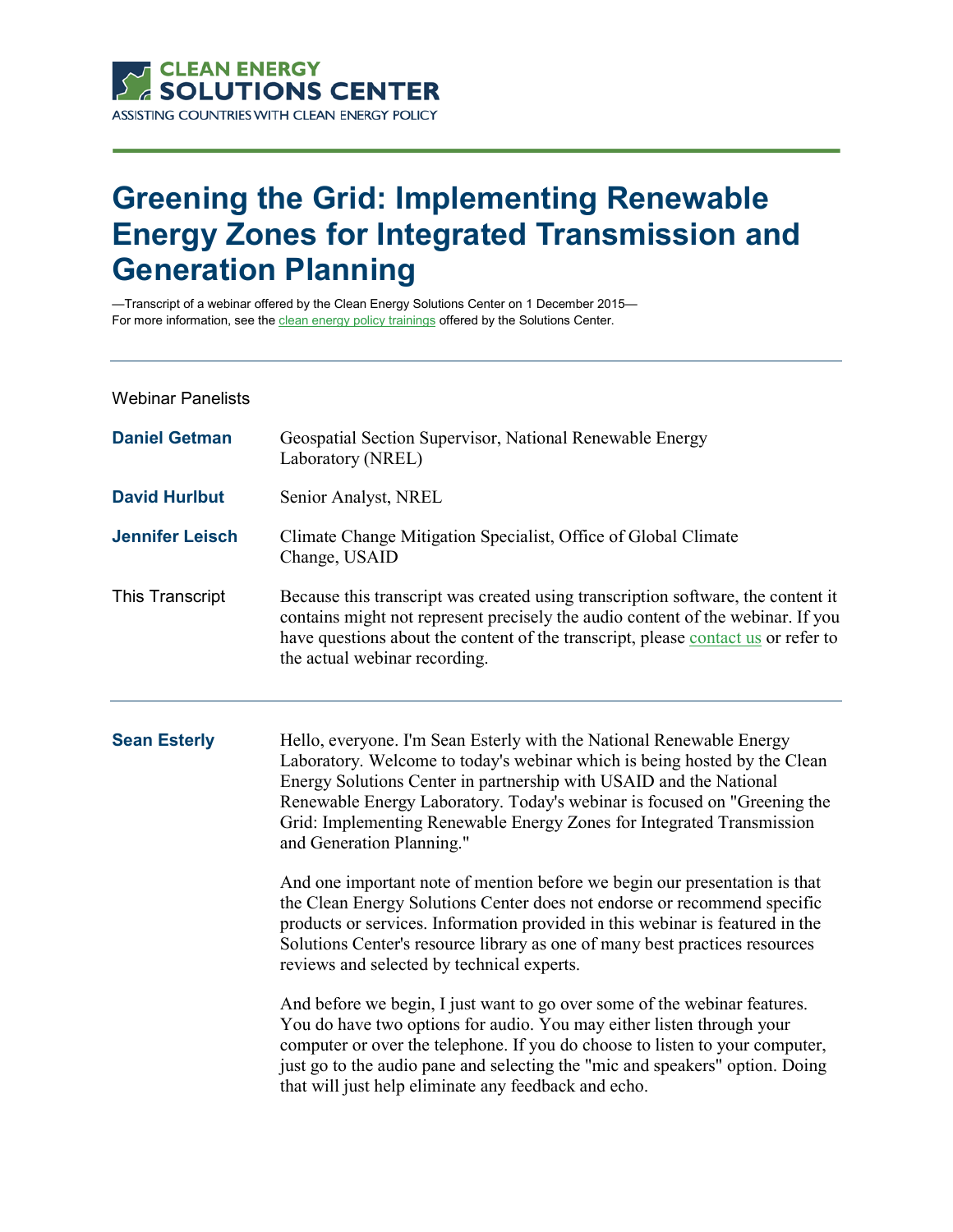And if you choose to dial in by phone, simply select a telephone option and it'll provide you with a phone number, access code, and audio PIN that you can use to dial in. And if anyone is having technical difficulties with the webinar, you may contact the GoToWebinars Help Desk at 888-259-3826 and they can help you out.

And if you'd like to ask a question at any point during the webinar, and we do encourage everyone in the audience to do so, we ask that you use the "Questions" pane where you may type in your question and submit it there. And if anyone is having difficulty viewing the materials through the webinar portal, we will be posting PDF copies of the presentation at [cleanenergysolutions.org/training](https://cleanenergysolutions.org/training) and you can follow along. We'll also be posting the audio recording of the webinar to the Solutions Center training page within a couple days of today's broadcast.

And just a reminder: we're now adding audio recording to the Solutions Center YouTube channel where you'll find other informative webinars, as well as video interviews with thought leaders on clean energy policy topics.

So today's agenda is centered around the presentations from our guest panelists, Daniel Getman and David Hurlbut. Jennifer Leisch has also joined us today to help moderate the question and answer portion of the webinar. Today's panelists have been kind enough to join us as part of the recently launched greeningthegrid.org toolkit, a USAID and NREL collaboration designed to support countries in integrating renewable energy into the power system, and to introduce the renewable energy zone or REZ approach.

Now, before our speakers begin, I'll just provide a short informative overview of the Clean Energy Solutions Center initiative; and then following the presentation, we will have the question and answer session where panelists will address questions submitted by the audience.

And this slide provides a bit of background in terms of how the Solutions Center was first formed; and the Solutions Center is one of 13 initiatives of the Clean Energy Ministerial that was launched in April 2011, and it's primarily led by Australia, the United States, and other CEM partners. So an outcome of this unique initiative includes support of developing countries and emerging economies through enhancement of resources by policies relating to energy access, no-cost expert policy assistance, and peer-to-peer learning and training tools such as the webinar you are now attending.

There's four primary goals for the Solutions Center. The first goal is to serve as a clearing house of clean energy policy resources. The second goal is to share policy best practices, data, and analysis tools specific to clean energy policies and programs. Third, the Solutions Center strives to deliver dynamic services that enable expert assistance, learning, and peer-to-peer sharing of experiences. And then, lastly, the Center fosters dialogue on emerging policy issues and innovation from around the globe. And the primary audience for the Solutions Center are typically energy policy makers and analysts from government and technical organizations in all countries; but then we also strive to engage with the private sector NGOs, and also civil society.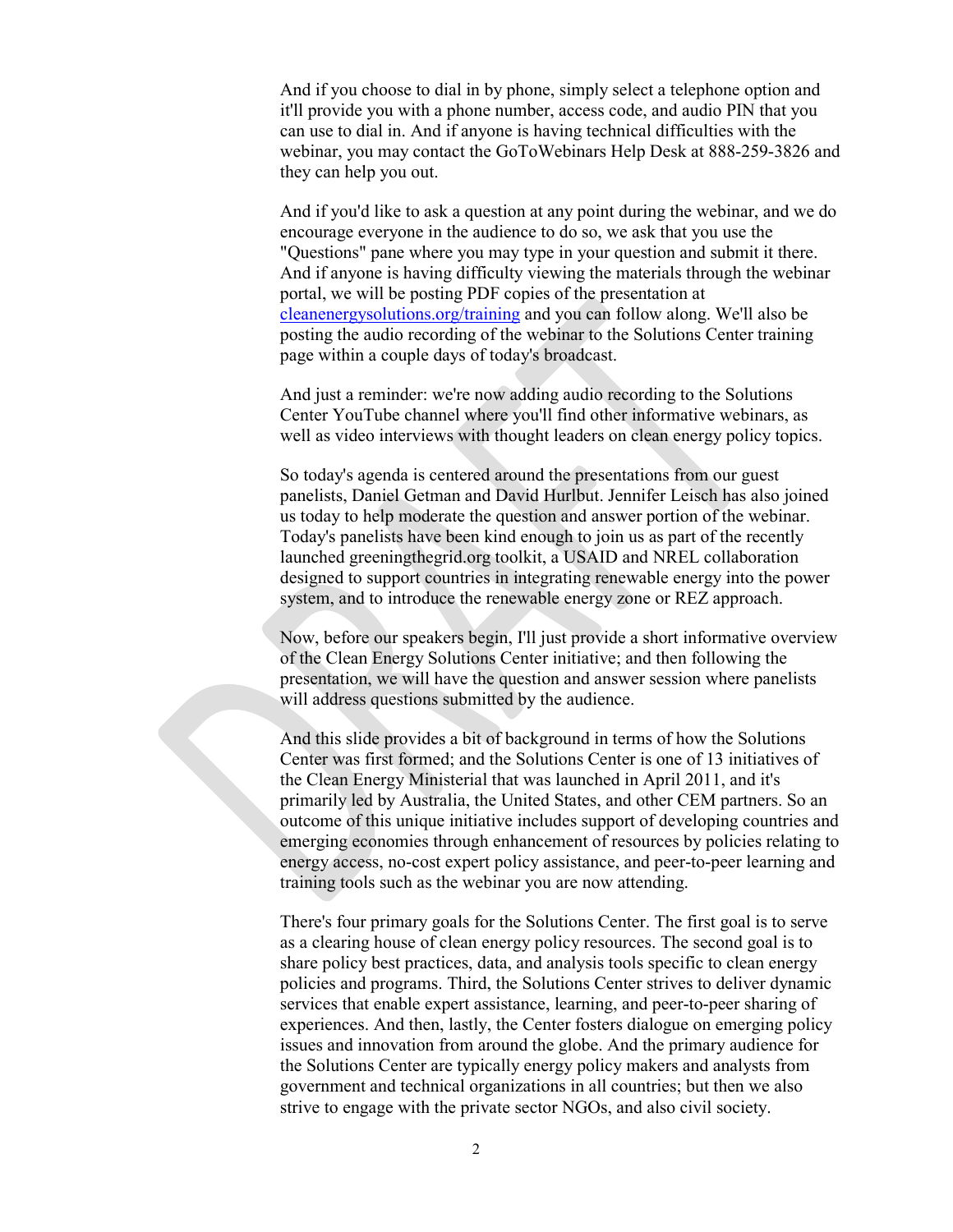And this slide provides on overview of one of the marquee features that the Solutions Center offers, which is this no-cost expert policy assistance knows as "Ask-an-Expert." The Ask-an-Expert program has established a broad team of over 30 experts from around the globe who are each available to provide remote policy advice and analysis to all countries at no cost to you. So, for example, in the area of renewable electricity policy, we're very pleased to have Paul Komor, Energy Education Director at the Renewable and Sustainable Energy Institute serving as one of our experts. So if you do have a need for policy assistance in renewable electricity policy or any other clean energy sector, we do encourage you to use this service. And, again, it would be provided to you free of charge.

So if you have a question for our experts, please feel free to submit it through our simple online form at [cleanenergysolutions.org/expert.](https://cleanenergysolutions.org/expert) Or, to find out how the Ask-an-Expert service can benefit your work, please contact me directly at Sean. Esterly@nrel.gov or at 303-384-7436. We also invite you to spread the word about this service to those in your network and organization.

So now I'd like to provide brief introductions for today's panelist. Our first speaker today is Daniel Getman who leads the Geospatial Analysis Team in the Strategic Energy Analysis Center at NREL in Golden, Colorado. Mr. Getman has over 15 years of experience in spatial analysis, spatial application development, and geoinformatics working in environmental engineering, defense, and for the U.S. Department of Energy at both NREL and Oak Ridge National Laboratory.

And following Dan, we will hear from David Hurlbut, a senior analyst with the Strategic Energy Analysis Center at NREL. He also led NREL's technical support to the Western Governors' Association for the Western Renewable Energy Zone Initiative, which identified renewable energy resource zones throughout the western United States.

And then finally to moderate our question and answer session today, we will have Jennifer Leisch. Jennifer is a Climate Change Mitigation Specialist in the USAID Office of Global Climate Change. She supports the U.S. Enhancing Capacity for Low Emission Development Strategies program, and manages the USAID Greening the Grid partnership. She also directs agency work to account for greenhouse gas emissions reductions as a result of USAID Clean Energy programs.

And so with those introductions, I'd like to now turn things over to Dan.

**Dan Getman** Thank you very much, Sean. So I am Dan Getman and I'll be presenting with David Hurlbut. We are incredibly pleased to have the opportunity to talk about renewable energy zones with this audience. We're going to start off by giving a very brief description of what a renewable energy zone is; and then I'll be doing the first part of the presentation to talk through some of the logistics of the analysis to figure out where opportunities are in renewable energy, to go from having a resource assessment for an entire region or a state or a country, and narrowing that down to the places that really make sense to begin thinking about investment or opportunity development in renewable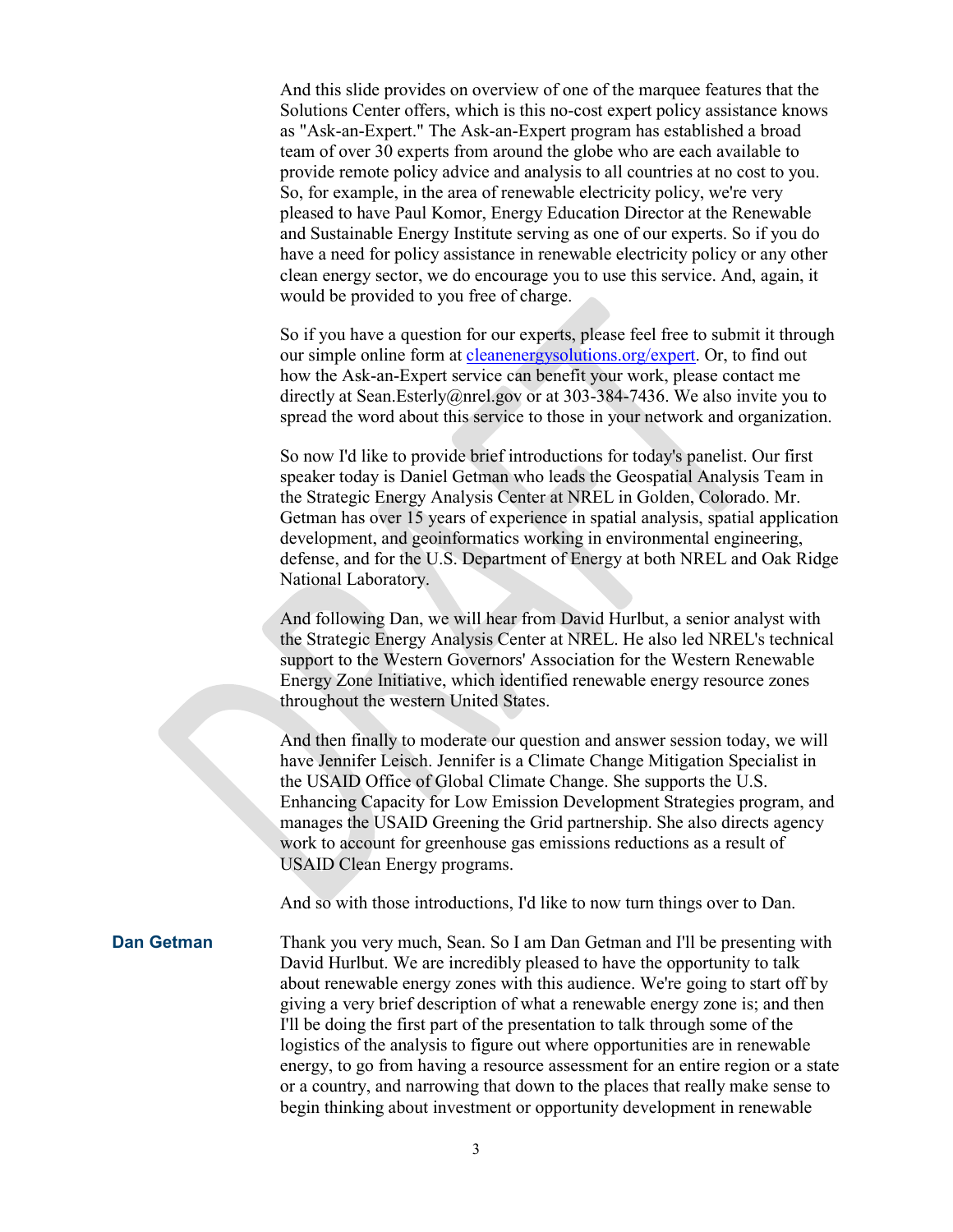energy. And then I'll be transferring the presentation to David and he'll be talking about much more concrete example of renewal energy zones, specifically focused on the Texas Competitive Renewable Energy Zones process.

So to start off with: "What is a renewable energy zone?" This is a map of the resulting renewable energy zones for Texas. To be very brief, the idea of a renewable energy zone is focusing on a specific area with the intent of making it very appealing for the development of renewable energy. So focusing developers into a place where we have goals that we want to accomplish, like development of transmission or provision of energy, or we can reduce environmental impact. Essentially, making sure that development happens in places where we can maximize the investment; and that allows local government, state government, national government to ensure that development happens in accordance with their longer-term plans for transmission development. So I'm going to talk a little bit about some of the logistics for doing the analysis that leads up to renewable energy zone development in trying to identify opportunities for renewable energy based on resource and exclusion areas.

So it all starts here with this idea of renewable energy resource. What you're looking at in this map is a direct normal irradiance for the North American continent: some of Canada, Central America, and South America. This is direct normal irradiance which we'll be referring to as DNI in the presentation. But what this means is irradiance that is perpendicular to a PV panel or a CSP installation. And so this is the highest irradiance that you can get.

We also talk about global horizontal irradiance, which is essentially irradiance that's reflected throughout the atmosphere and off of other objects. But the idea is that these data alone, just understanding where we actually have solar resource, requires a lot of modeling. In this case, this particular dataset is four kilometer spatial resolution and half-hour temporal resolution. So when you look at map like this, we're looking at an average. But you can imagine that the dataset represents a value for every single half an hour for an entire eight-year period. So it's very large dataset, and we need that to really understand what happens with, in this case, solar resource over a long period of time so we can really estimate how much production we're going to get from particular technologies.

If you can think about this for wind, it would be a similar type of thing, except for instead of irradiance, we're talking about wind speed, and those would be at different tower heights—so 30, 60, 80, 100 meters—and we would have the same kind of dataset that would be a time series dataset where we have values for every minute or every ten minutes or every half an hour for years at a time. So very big datasets that help us understand where we actually have the resource to think about, initially think about where we might be able to have an opportunity for renewable energy.

So the resources is obviously a starting point. But even dealing with the resource and trying to start to think about where we might be able to have an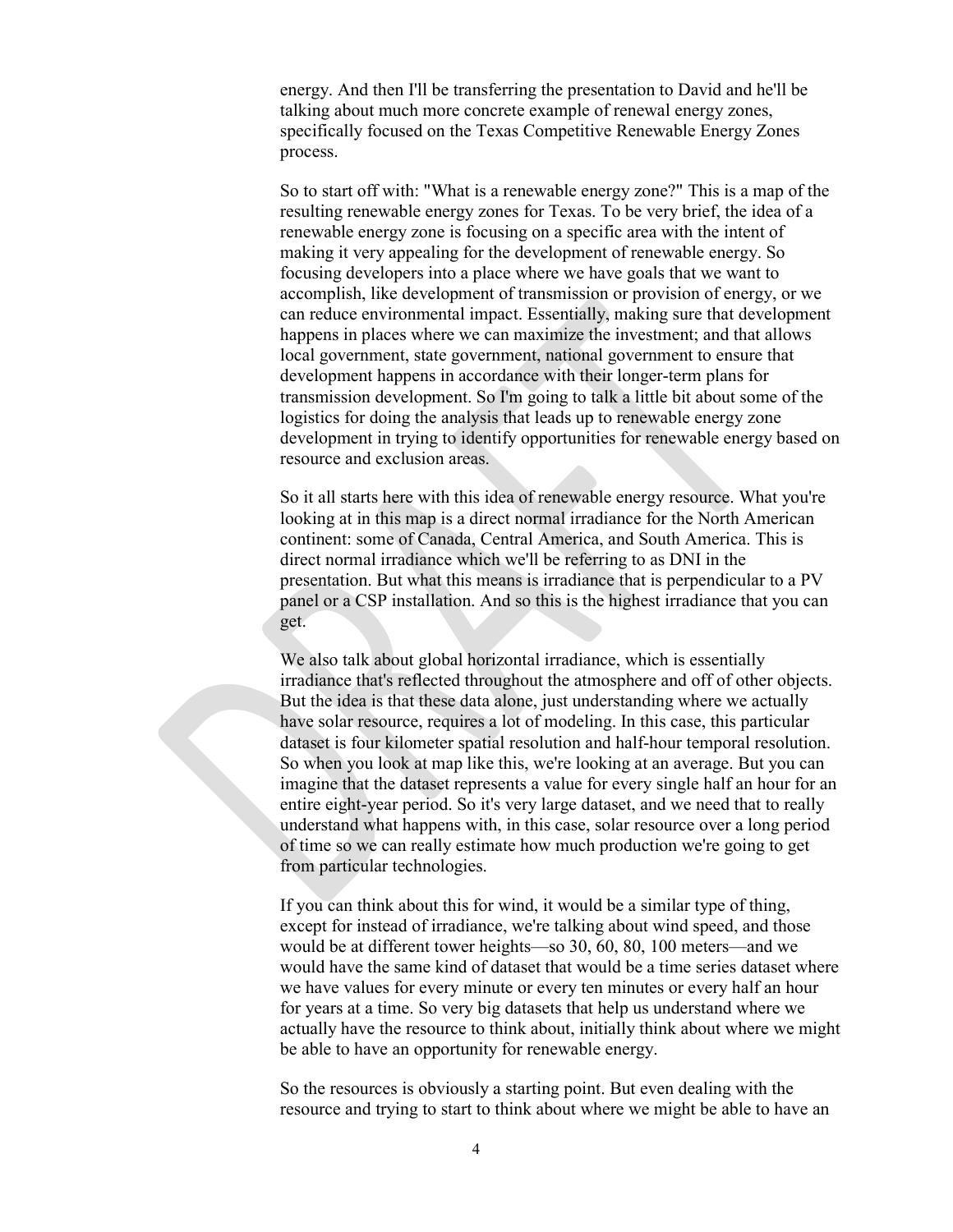opportunity for a particular technology, there's a lot of complexity, even in that first part, and so I want to talk very briefly about that. I've got six maps up, and so I apologize they don't have a bit more detail directing you around. But if you look at the top two maps, we're talking about a particular kind of technology called a fixed tilt technology. What this means is—and we'll be focusing more on PVs and wind at this point—but these things apply. The fact that the technology drives—understanding of the technology really drives the analysis.

So in this case, with regard to PV, we have this first technology type which is fixed tilt; and essentially what that means is the system is bolted to the roof and it isn't moving. And so the top two maps are representing on the left variability of energy production with fixed tilt; and on the right, the capacity factor for a fixed tilt system for the whole of the United States. If you go down to the second two maps, we're talking about a system that actually tracks the sun. And so the panel itself moves from east-to-west and changes its angle so that it gets as much direct normal irradiance as possible during a day. And then the bottom two maps are talking about an even more advanced technology that's to access tracking where the position of the panel is even better able to get direct normal irradiance for a longer portion of the day.

And so the reason that I'm showing you all of these things is to talk about when you're looking at resource data and thinking about where you have opportunities, it's very important to be thinking about what kind of technology you're actually looking at and what the limitations of that technology are. And so in this first step, you can see—looking at the fixed tilt systems at the top—you look at the capacity factor map on the right: as you go from fixed tilt to one-axis tracking to two-axis tracking, the map gets more red and orange as you go through those technologies. And what that means is, the one-axis tracking and then the two-axis tracking are better able to take advantage of direct normal irradiance until you get more energy output from those systems.

But the down-shot is, if you look on the left, you're looking at variability of the resource. And what I mean by this—just to set an extremely simple example—is if you have a PV panel and it's getting direct normal irradiance and it's generating energy and a cloud goes over it, it drops significantly, and then it comes back up when the cloud passes. And so the idea is weather patterns increase or create variability in the energy production. And the challenge is that lots of variability can cause issues in grid integration, and so we do a lot of things to make sure that that gets mitigated.

But you can see that as you go from fixed tilt to one-axis tracking to two-axis tracking, you get more and more and more variability in the energy production. And that's one of the issues that we need to be thinking about when we're talking about, "How do we identify areas we have a really good opportunity?" You can see from these two sets of maps that finding those opportunities is actually very dependent on which technology you're talking about.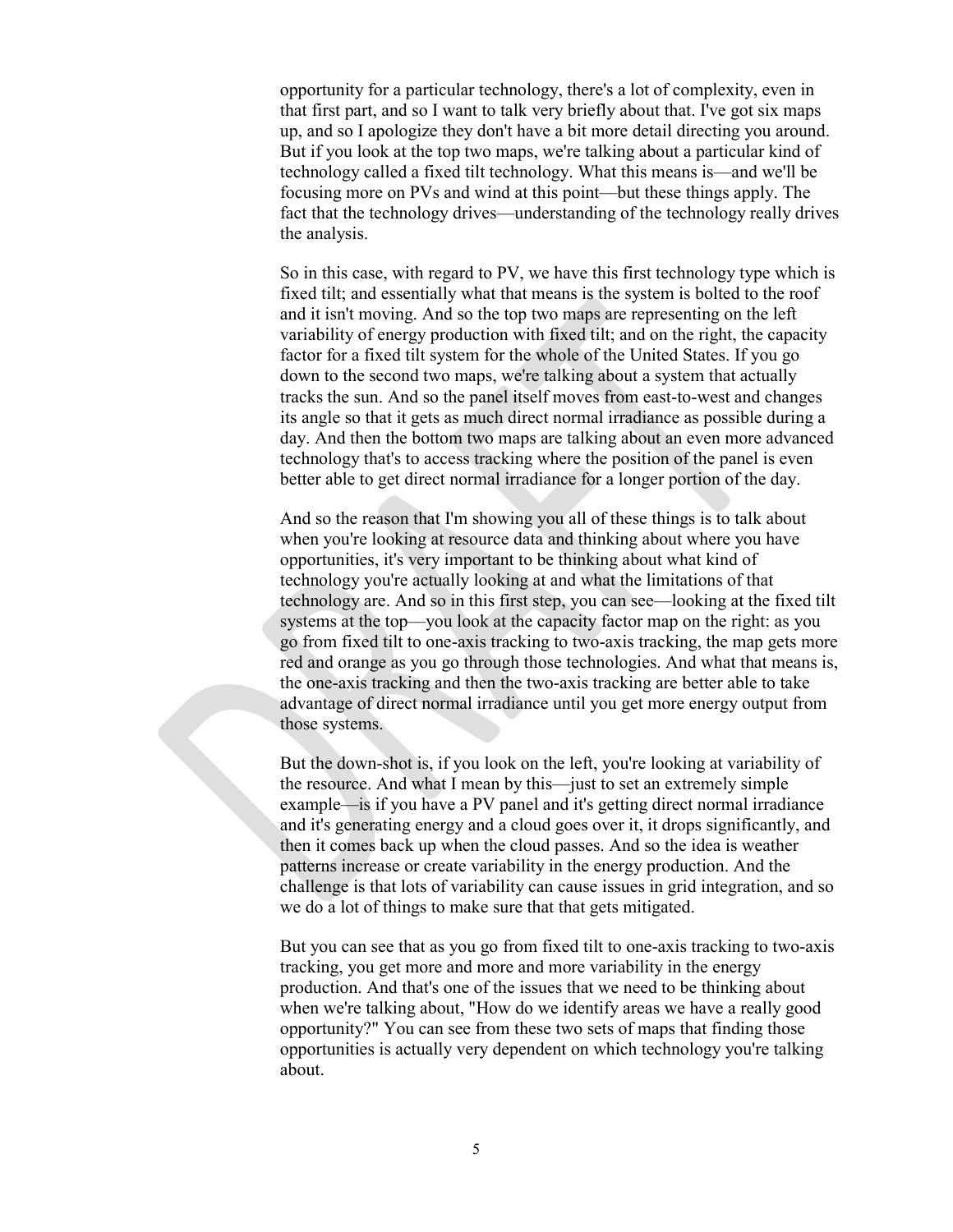And so what we do when we talk about opportunity assessment is we take an area that looks like the map—a dataset that looks like the map on the left where we've got all of the resources, that in this case would be very good for concentrating solar power, because this is direct normal range. We take all of the resources and say, "We've got all of these places where we think the technology could work," and then we take it to a map on the right where we say, "Now let's get rid of all the places where we actually don't think the technology would work for a myriad of other reasons," and I'll talk about how that process plays out. But, again, the purpose of showing you this is to illustrate this point that we're actually very much focused on developing a capability that lets us find these opportunities that are actually going to have a good cost benefit where we put an investment in and they actually create energy, and it's at a price that we can actually leverage. And so that's the reason why we're looking at these things.

And it's a complicated process, and so we have a pyramid to describe it. On the bottom section of the pyramid it's got the word "resource," and in this idea we're saying, "What is the potential for a particular technology?" The very first thing you look at is you look at the resource, which is what we've been talking about so far. And this has the actual resource, and then the physics constraints of the system: "Is it sensitive to temperature? Is it sensitive to aerosols?" How do we actually make sure that we know, based on the particular technology, how it's going to behave solely due to the resource?

And then when we find the areas that the technology can be successful because we have the right resource, we then go into the next step which is looking at some of the technical—potential of the technical limitations, the potential, and that's where we start to talk about, "Where do we have land use constraints?" and "Where do we have topographic constraints?" because there's too much variability in the slope, and things like that that really create some pretty obvious problems or pretty obvious costs associated with renewable energy development.

As you start to go further up this potential pyramid, we get into the economic potential, and this starts to get into, "What's happening with technology costs and how are those going to change?" "What's happening with fuel costs?" you know, "What is the distance to transmission lines?" All of these sorts of things really start to get into, "What are the other costs associated with development?" And the last part, this peak of the pyramid, market potential, is really where David's going to be talking in economic and market potential.

But in market potential, we're talking about, "What is the impact of policy?" and "What is the impact of changes in the regulatory environment?" and "How are investors going to respond to certain things that are happening?" and "How do you predict that?" And as you can see, this gets more and more sort of nuanced as we move up the pyramid. We're going to start with the first two, and I'll outline those, and then David will take over and talk about economic and market potential.

So this is the world I live in. I'd like to introduce you to spatial analysis for identifying renewable energy opportunities. You're looking at a map on the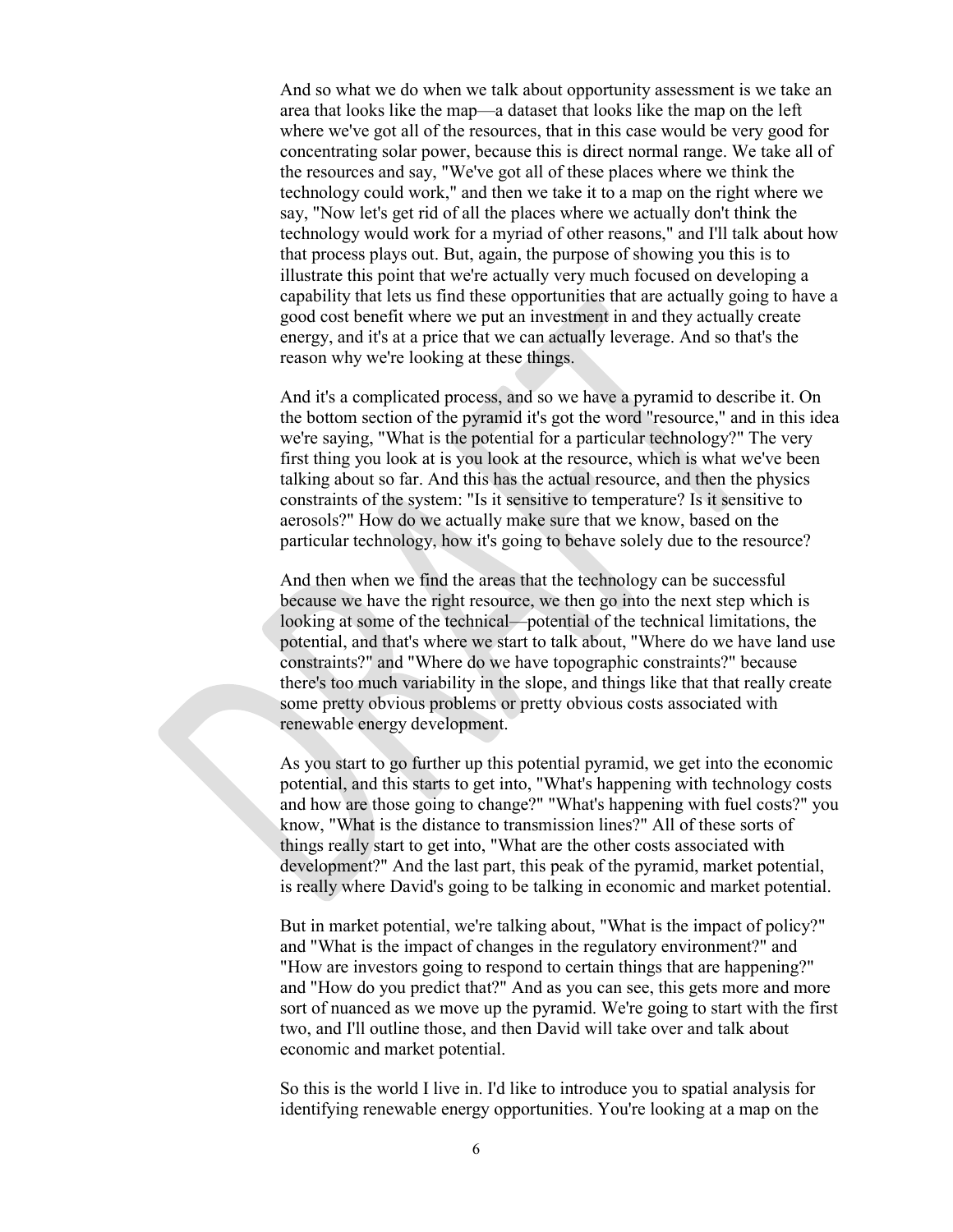right which is intended to demonstrate the potential for utility scale PV across the United States; and what we do in order to generate data like this and maps like this is we start with the resource and we say, "Okay, let's look at the technology, let's look at the resource, let's really try to understand where we've got opportunities for a particular technology," in this case, large utility scale PV, "and we figure out all the places where it costs a lot, or it's problematic, or you actually physically can't do an installation."

And so this is a very sort of brief subset of this. There's actually sort of hundreds of things that we look at when we do this kind of analysis. But to give you an idea about what we're talking about: we take the map of the resource and then we take maps of things like water features in urban areas and wetland where it's obvious you can't put a big utility scale PV system when we exclude those areas from the available land. And then we say, "Well, now that we've got the rest of the available land, where are the places where we have a very low slope so we don't have to do a lot of earth moving?" and "Where are the places where we know we can actually get a big contiguous area, big enough to have the entire plant? Where are we going to have issues with federally protected lands and environmental concerns and things like that?"

And all of that sort of reduces the total available area down to the places we actually want to think about investing. And what this does—hugely important in the process—is that it lowers the risk and it lowers the cost, because if you're going to invest a significant amount of time or money in doing all of sort of the more detailed or more nuance work to understand, "What are the actual implications of building or developing in a certain area?" it's best if you can reduce the area you were actually going to look at as much as possible first so that you can make sure you're spending your money on the sweet spot. And that's really what this is about is finding these sweet spots.

And so there's plenty of other things to consider. I wanted to toss out a few more examples; and I apologize that these are smaller maps.

If you look at the map on the upper-right, the areas that are dark blue and dark green and green are indicating places where we have a pretty good wind resource, and the areas that are gray are indicating places where we're not really thinking wind because it's too populated. So this is the idea of public acceptance of large-scale wind. And so we exclude those areas because it would be too expensive or too costly to deal with that.

On the left map at the top, you see all of these gray areas, including this nice big swath right through the wind resource in the United States where we're dealing with habitat issues. So there is a big migratory bird path, there's lot of species protection that's happening in the United States. And so we need to consider that when we're trying to find these really good opportunities to do cost-effective wind development.

The same thing is true for radar, for example, which is the bottom left-hand map; and you can see all of these little circles that are grayed out indicating these are places where it would be problematic to develop wind because of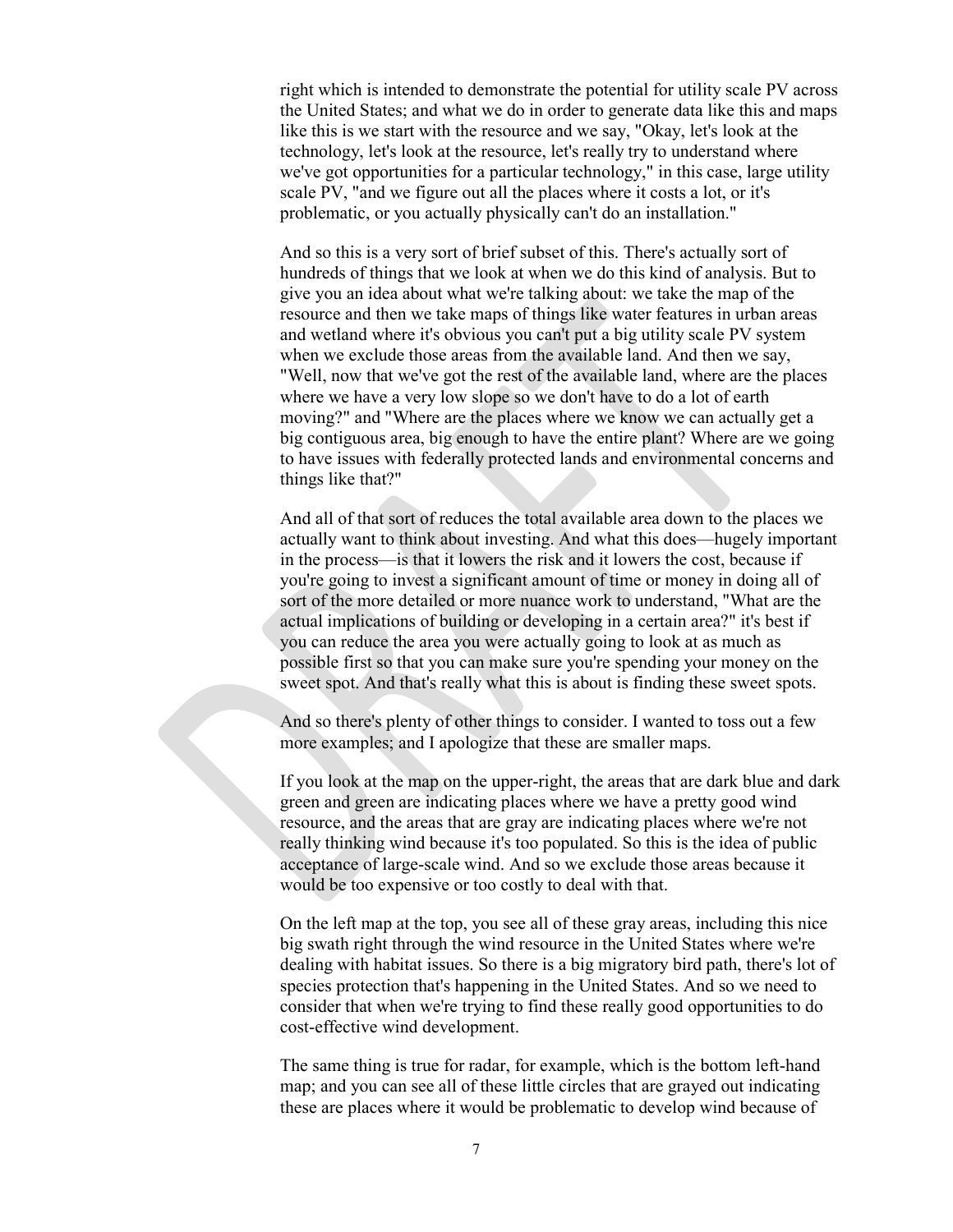the interference with radar. And so what we wind up with is an analysis that looks like this chart on the right.

So this is a blow-up of that; and the idea is, if you look at the line on the far right, the bottom axis here is capacity in gigawatts and the axis on the left is cost or LCOE. And so if you look at the line on the right, the black line is indicating without any exclusions at all, "What's our capacity for wind at difference cost points?" And then we start to remove these areas that we're talking about: these wildlife areas, radar installations, public acceptance. All of these things sort of move that line over to the left and we wind up with less capacity available nationally at a particular cost, but that capacity that we're identifying is capacity we know we can do something with, and capacity that we should be looking at how to develop.

So I'm going to walk very quickly through this process because I think it's important just to show it visually. And this is an example of going through this step-by-step process for concentrating solar power in the southwestern part of the United States; and I'll walk through what each of these steps are.

So this is the resource for the southwestern United States. Again, this is direct normal solar radiation, and so this is what we would be looking at to assess the potential for concentrating solar power.

I'm just going to add transmission lines on for reference. We're actually not reducing the available area based on the location of transmission. The reason is that in many cases, we see that there's a very good opportunity to build transmission, and so we certainly want to consider that in the available area that we're looking at.

So the first step is we get rid of all places where the resource isn't good enough to really just immediately be cost-effective with the technology we're looking at. And this doesn't mean that those areas can't be developed, it just means that we're looking for the really sweet spots in this particular study.

So in the next step, we actually look at removing all of the places where we have known issues with environmental concern or land use exclusions to make sure that we're not setting up these projects to deal with lots of permitting issues and things of that nature.

And then we remove three percent slope, because in doing that, we actually have one cost point. And this is still relatively expensive to deal with the earth moving associated with creating a nice flat place for this technology to exist. But we're actually going to take one more step in this vain and we're going to lower it down to a one percent slope, because these are the places where you have to do very little preparation in order to be able to do the kind of development that we're talking about with these large-scale CSP.

And so what we wind up with, this map on the lower right is actually the same one we were looking at a moment ago, but it's got typography and things like that on it. This is very important to be considering when you look at a number, for example, in this one table at the top where we say, "The total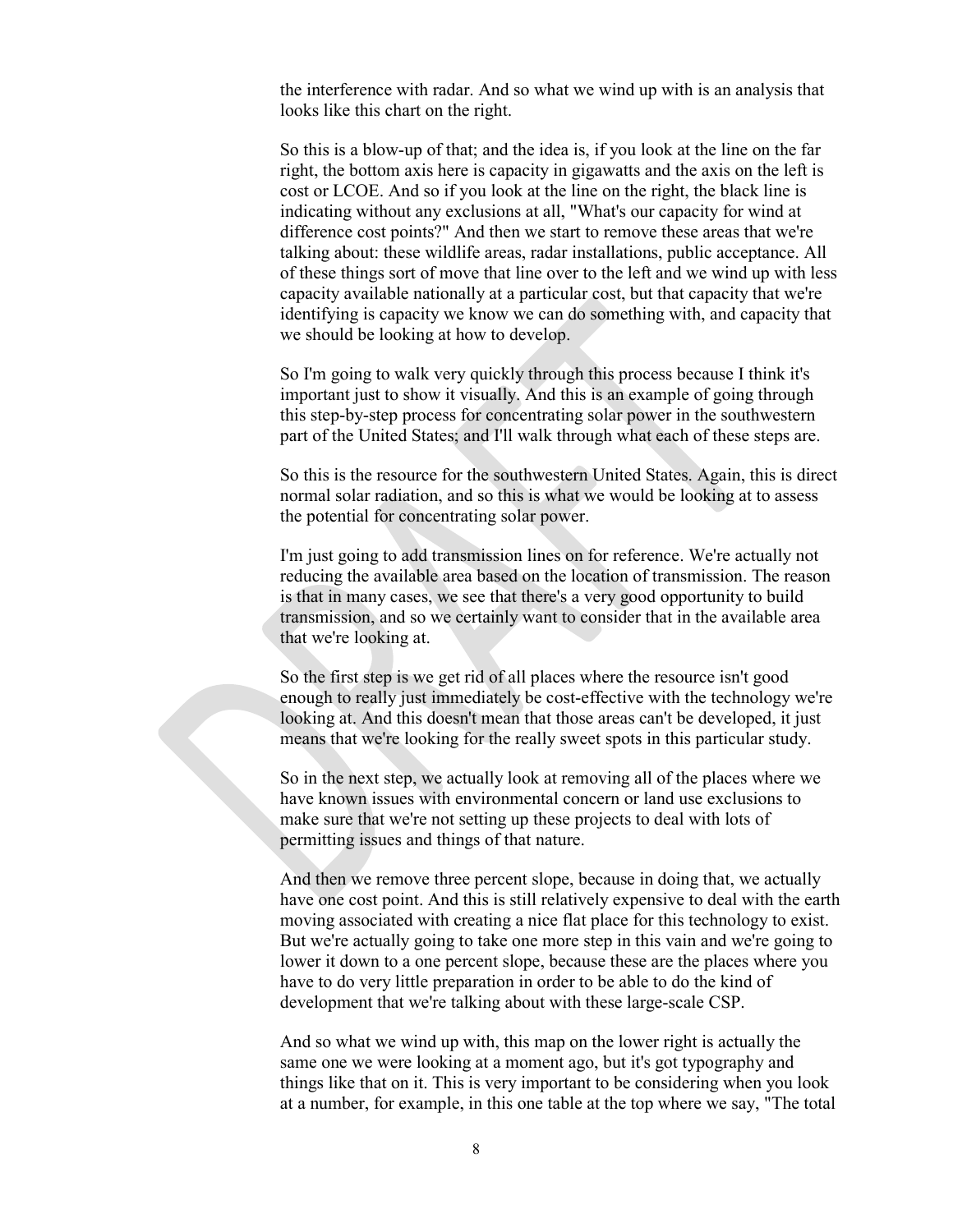available land area that you can develop for concentrating solar power is 13,000 square miles," or "The total solar generation capacity is 4 million gigawatt hours."

When you look at numbers like that, it's very important to understand that these are not numbers representative of the total possible solar resource; these are numbers that are actually very carefully thought through to say, "If we make all the right decisions and we're really smart about where we put things and everything's cost-effective, what is the actual potential for a particular technology in a state or a region or a country?" And so when you look at these numbers on the left and you see these big numbers for solar generation, it's important to keep in mind that the actual areas we're talking about are the areas on the right that are really right for investment.

And so this is—when I think of the process that we just went through, this is a really nuts and bolts, pretty straightforward process of finding out where we've got things that are cost-effective, and where we've got areas that aren't necessarily as cost-effective. And this gets very interesting when we start to add policy into play.

So these are very old maps; and I wish I had updated versions of this, so please keep in mind. I think this is from 2008. But the idea here is that we're looking at how long: "How many years does it take to pay back a PV system in the United States? If you get it on loan and you use the money that you make, or the money that you save, to pay for the system, how long does it pay for itself?"

And at this time when we ran this with the technology that we ran it, you can see that green is 0-5 years, and yellow is 20-30 years, and red is greater than 60 years. So we've made some significant improvements there. But the situation is similar in that when you add policy into this calculation, you can see the entire situation changes.

And so if you look at the map on the right, the map on the right is number of years a PV system would take to pay for itself with incentive included—and I think this is just federal incentives. And so you can see all of a sudden whole states sort of show up as green are being very low number of years to pay back, including places like New Jersey and Michigan, because the policies there are all about promoting the technology so that we can get past this gap where we start to have a benefit from the level of adoption really starts to reduce cost, which is the intent of these incentives.

And so that's a transition in talking about this policy piece where we start to really go from technical potential into that next section of the pyramid, the economic and the market potential, where David's going to take over and start to talk a little bit about how all of those things apply in the Texas Competitive Renewable Energy Zones.

**David Hurlbut** All right. Thanks, Dan. And what I'd like to do is to shift gears a little bit. Dan has been giving a really good overview of the "how" involved in identifying renewable energy zones. I wanted to get into a little bit of the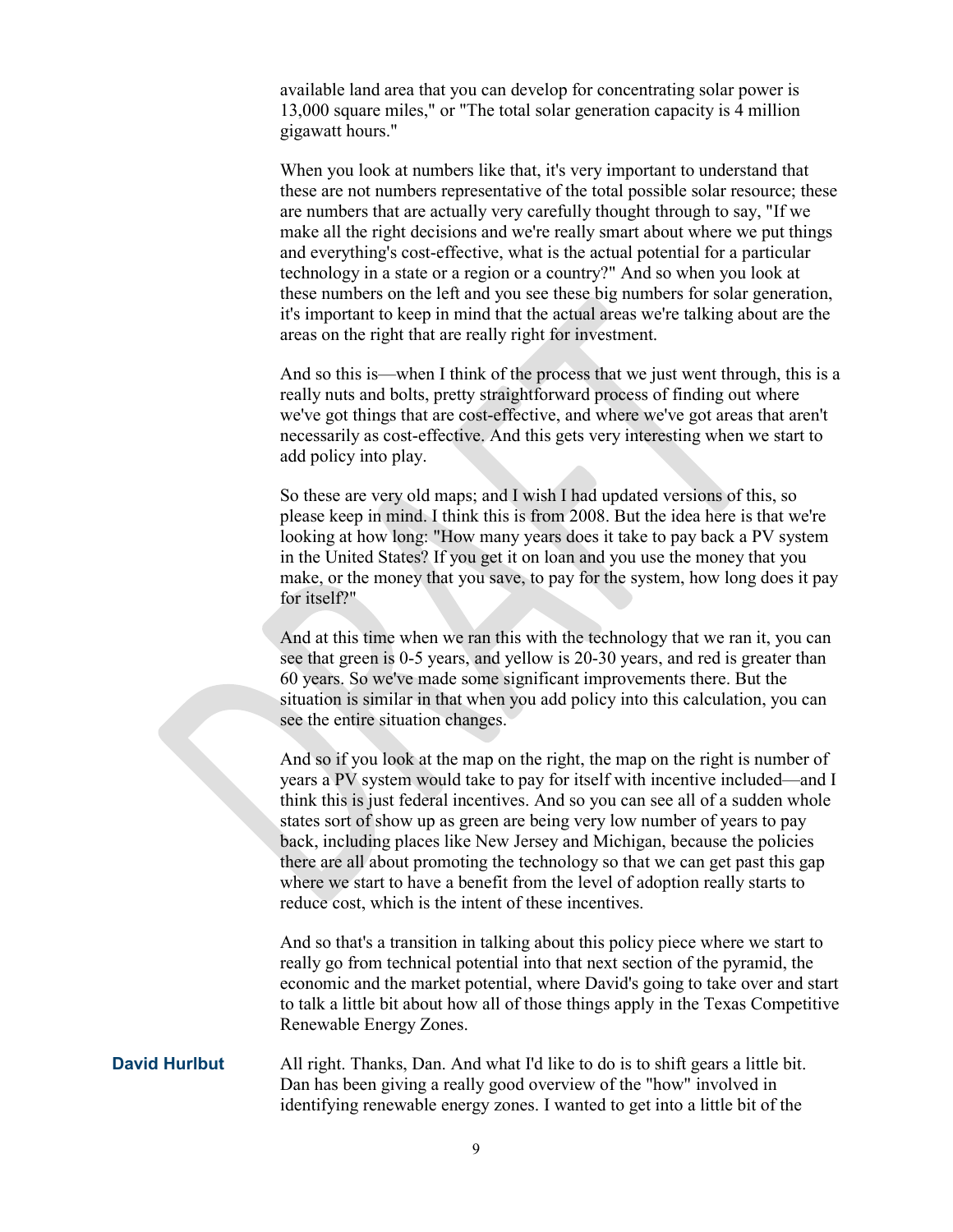"why" and basically how this concept arose, and I'll be focusing on how the concept developed in Texas in the Electric Reliability Council of Texas, the grid operator there, for a couple of reasons. This was really the first of its kind type of transmission policy. Texas is where the idea originated, and is also an example of how it was executed to its fullest extent. But also it's something that I had a lot of involvement in before I came to the National Renewable Energy Laboratory.

I was a Senior Economist with the Texas PUCT, and basically oversaw the implementation of the CREZ process. So I can kind of take you behind the scenes in the things that we dealt with and the issues that we had to confront in coming up with renewable energy zones. But also I think it might provide a little bit more insight as to just why this concept arose in the first place, and how does it differ from traditional methods of transmission planning.

So, basically, the competitive renewable energy zones in Texas arose because of the peculiarities of renewable energy. In many respects—setting aside emissions—renewable energy performs differently on the grid than a coal plant or a natural gas plant, and that has implications for transmission planning. There's a mismatch in time between how long it takes to build a wind farm, for example, and how long it takes to build a transmission to serve it. It takes five to seven years to build a high-voltage transmission line; it takes five to seven months to put up a wind farm. So there's a mismatch in time that I'll get into a little bit more detail later.

But the bottom line was that it confronted ERCOT with a dilemma that had limited the development of wind power in the most productive areas, and the competitive renewable energy zone concept came out of staff discussions with stakeholders to try to come up with an out-of-the-box approach to solving the problem. But even after we had developed a concept, it really couldn't go forward until certain laws were changed at the state level. So that was really what the impetus was behind competitive renewable energy zones was the need, but also the recognition in policy and the authorization in law to proceed with this new model.

So a little bit of background to sort of set the stage for how this concept arose. In 2001, the ERCOT, the Texas wholesale power market was restructured to allow more competition and to split the traditionally vertically integrated utilities into three components: a generation component, transmission and distribution component, and then a retailing component.

Transmission ownership, by being separated from generation, the transmission owners were essentially indifferent to which generators used their systems. So they really didn't have any stake in whether or not the electrons flowing across their system came from a wind farm or it came from a coal plant.

The transmission part of restructuring was the only one that remained regulated by the state of Texas. The others, cost were determined by independent generators, or prices were set in an auction process operated by ERCOT, retailers determined their own rates that they charged their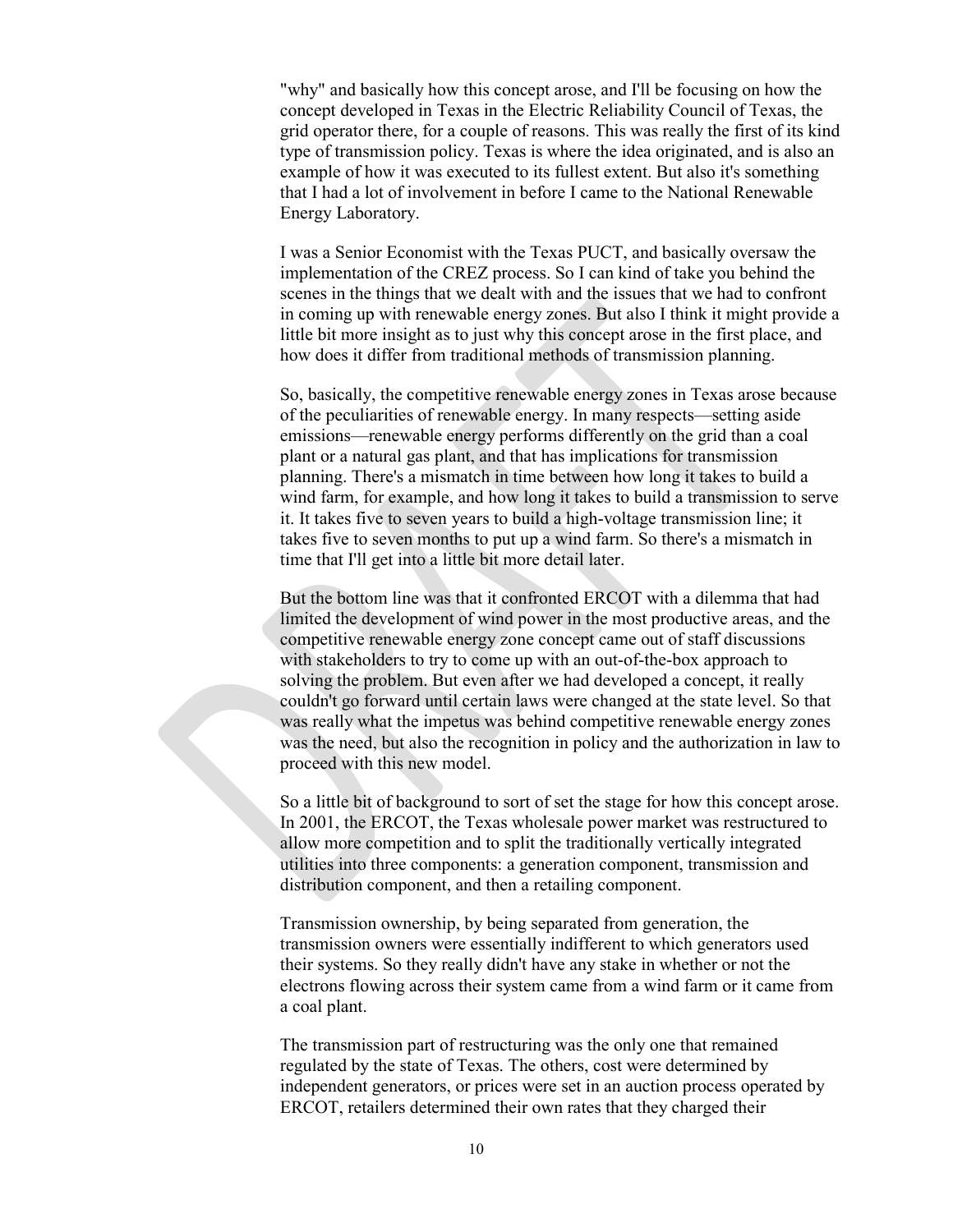customers; but the in-between piece, the wires piece—that was regarded as an essential infrastructure needed to make both of those markets work, and so those remained regulated by the state.

The most important part of restructure with respect to renewable energy development was open access to transmission. This is a principle that is involved—that's part of all major market restructuring in the United States and elsewhere in the world. The idea is that if you have a generation project that you \_\_\_\_\_ [audio fades out] has sufficient financial backing and can get out of the market, all you have to do is really get a transmission interconnection agreement with the grid operator and demonstrate that all the reliability issues would be addressed. But there's no need to demonstrate to regulators that you have an off-taker.

So this open access basically allowed a lot of development to take place. So at the time the wind market really took off in Texas—I mean Texas really was not unique in the types of resources that it had or the incentives that were available. There was a federal tax incentive for wind power, but that was available anywhere, not just Texas.

West Texas has exceptionally good wind, but then so do many other states in the west. So Texas was not unique in this; and yet at the same time, a lot of the development came to Texas mostly because of open transmission access and the restructuring of the new market. It opened up new [audio fades] out]. So this really led to the wind industry really focusing on Texas for its first phase of development.

The problem was wind responded too much. West Texas is where the best wind resources are located, but it's also where the existing transmission infrastructure was located. And the interest in developing wind in Texas was so great that it overloaded the existing transmission system in the place where the best wind resources were located.

The maximum transfer capability out of this area was about 400 megawatts. By 2002, just one year after the market was open, 760 megawatts of wind power had been installed. And it was leading to a number of problems: local congestions, local costs. And in some cases, equipment was damaged because a wind gust would come up and all the wind resources would go to 100 percent at the same time, overloading transformers and other equipment in that area.

As a result, there were regular operator ordered curtailments because of the transmission limit, and that essentially degraded the effective productive potential of wind as shown in their capacity factor. The capacity factor is an indicator of how much energy is produced over a typical year based relative to the total capacity of the equipment being used.

So the engineers at ERCOT and at the transmission utilities all knew what the answer was. It was basically to upgrade the transmission path from West Texas to the parts of Central Texas where the large loads were. The wind industry was also looking forward to additional development. So they were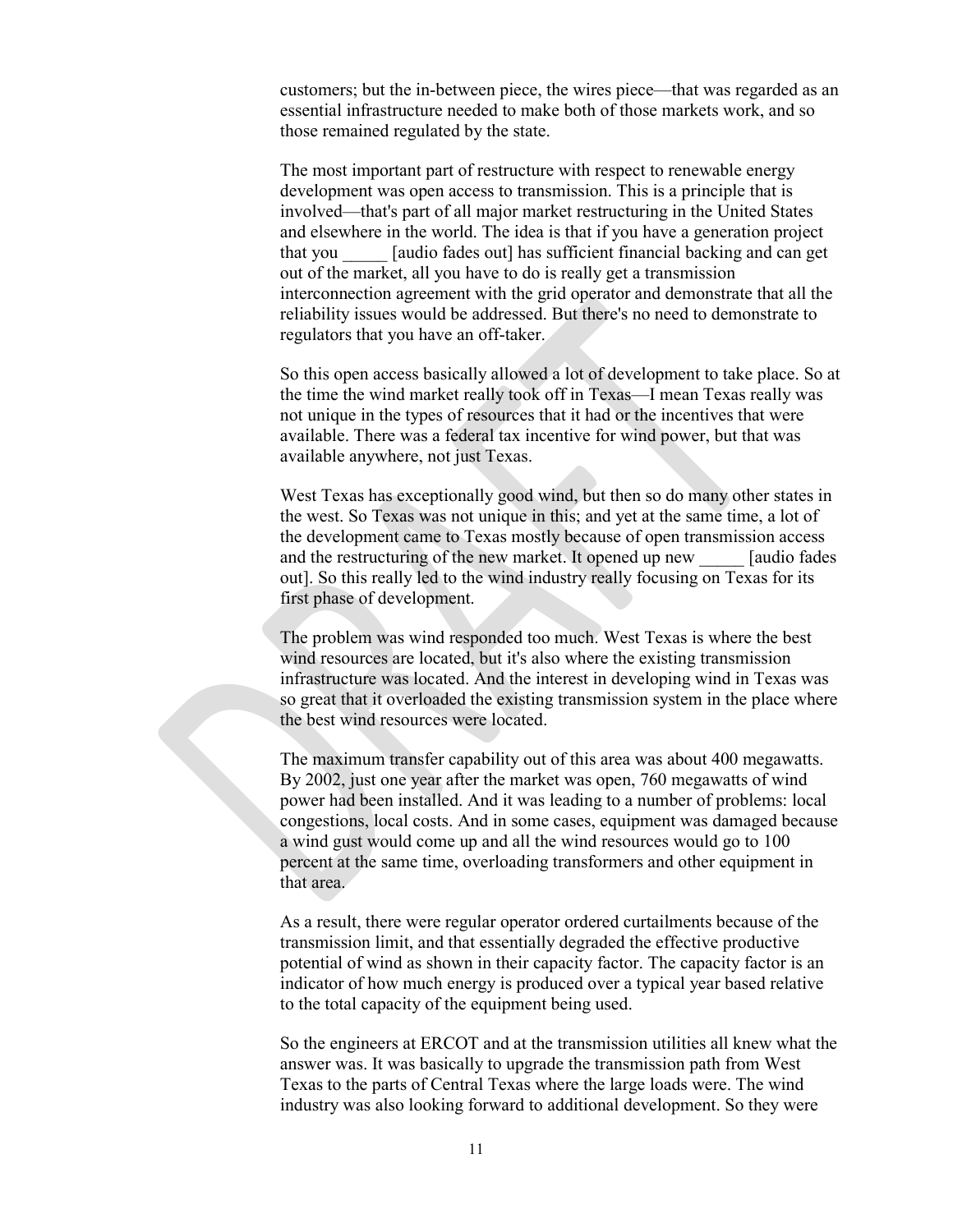looking for a transmission solution that would not only solve the existing problems, but avoid the same problems arising in the future with additional development that would occur.

The problem was that the transmission utilities could not advance plans for building new lines until there was demonstration that the generation would be there to use it. And this is where the collision between old precedents and old practices came into conflict with the new realities of renewable energy development. Transmission historically had been built in conjunction with a new coal plant or a new natural gas plant, which would take about the same amount of time to build and bring online as the transmission serving it would take. With renewables, that time table was thrown out of kilter because of the short time it takes to build a wind farm and the long time it takes to build the transmission to serve it.

So the dilemma is circular and very hard to break if you just focus on the precedent that we were working with at the time. In order to build transmission, the transmission would need approval from the state that it was needed for serving customers. But in order for the regulators to give that approval, they needed to see the generation, they needed to know what was going to be connecting to it. But there would be no wind farms that would be on the queue to connect to it because they couldn't obtain the financing necessary to assure that they could go ahead with their construction. And the financers, the financiers and lenders would not provide the capital unless they saw that the transmission was there. So round and round and round, and the bottom line was no transmission was built.

And this is where we came up with the idea of competitive renewable energy zones; and there are three principles behind the development of zones. First, is to use the most productive resource. You want to direct development into those areas where you know that the productivity per dollar of capital invested is going to be the highest. So you look for areas with the highest capacity factors, and that means a higher utilization, not only of the generation assets, but the transmission assets as well.

You also want to build as few lines as possible; that means big lines, a few lines. Higher voltages for the lines have lower line losses, and they're more economically efficient for delivering the amount of power. It also means that by reducing the number of transmission corridors you have to build, you're reducing the amount of environmental damage. If you were to have the same capacity over a proliferation of a smaller line, you'd have a much larger footprint that you'd have to build over, increasing the amount of environmental impact. This also means that there are fewer proceedings because you're having one large proceeding for one large line instead of five or ten for a bunch of smaller lines.

And then, thirdly, a very important concept that we wanted to build into the competitive renewable energy zone process was competition; and this, at the time, was fairly unique to Texas because of the nature of how the wholesale power market had been restructured. It was all built around competition. It was built around allowing generators to enter into the market and compete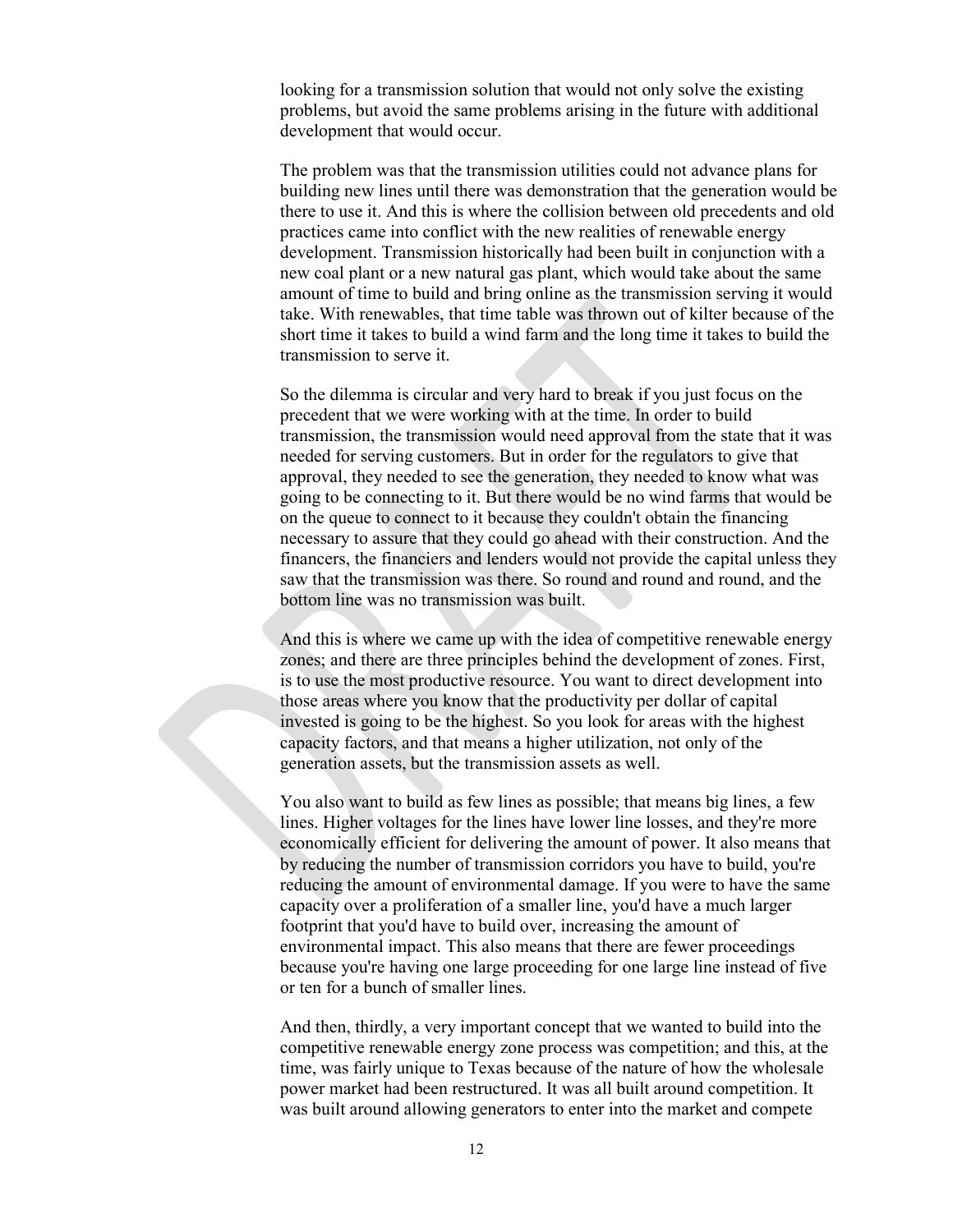with one another to provide the best service at the lowest cost. So we wanted to fold that principle into the competitive renewable energy zone process by letting the market decide which developers and which projects were most economically and advantageous.

By selecting renewable energy zones and building transmission to those zones, you're directing [audio fades out] the development into those areas where competition is going to be the hottest. And the idea also is to not make all of the developers comfortable. Even though you might be able to [audio fades out] an additional 1,000 megawatts of transferred capability out of there ideally, there should be 4,000 megawatts of potential competing to get to that line. That enhances the incentive to bring the projects on quickly and to bring them on with the greatest efficiency and at the lowest cost.

So here are the basic steps of the CREZ process that we followed in Texas, and this is really the idea. And as I said at the beginning, this is really—the Texas CREZ process is an example of the full utilization of this process. You start with the renewable energy assessment that Dan described in his part of the presentation. You look at where the resources are and where the best ones are. And then the second step is that you screen these resource areas. You look at the quality, you look at the develop-ability, and you look at the density.

It's not enough to have really good high-quality, high-class wind resources. You want to make sure that there is enough concentrated in a single area that if you were to put a 500-kV substation in the middle of an area, you could fill it four to five times over with high-quality, high-capacity factor renewable energy potential.

Once those initial areas are identified, you want to ground truth it. So the third step is to conduct an open season, and basically invite the developer community to indicate which of these areas they are really seriously interested in, serious to the extent that they would have some financial skin in the game, so to speak, and to provide some demonstration that they're really serious about developing in the area.

Once those high-quality, high-interest areas are identified, then you conduct an economic analysis of the zones. You look at the production cost involved. So if you were to add 1,000 megawatts of wind in this particular zone and connect that to the rest of the grid, how would that change production costs over the entire grid? And in the case of wind and solar, generally the variable cost of production goes down because you're offsetting a generation that have natural gas fuel costs or coal fuel costs. And then you could do a cost-benefit analysis of all the costs and all of the benefits to see which scenarios are the best.

Once you have the analysis in-hand, then you designate the actual renewable energy zones. And in Texas, designation of the zones carry legal and financial weight because it was directed by the state legislature and the PUCT had authority and, in fact, a direction to approve a transmissions plan,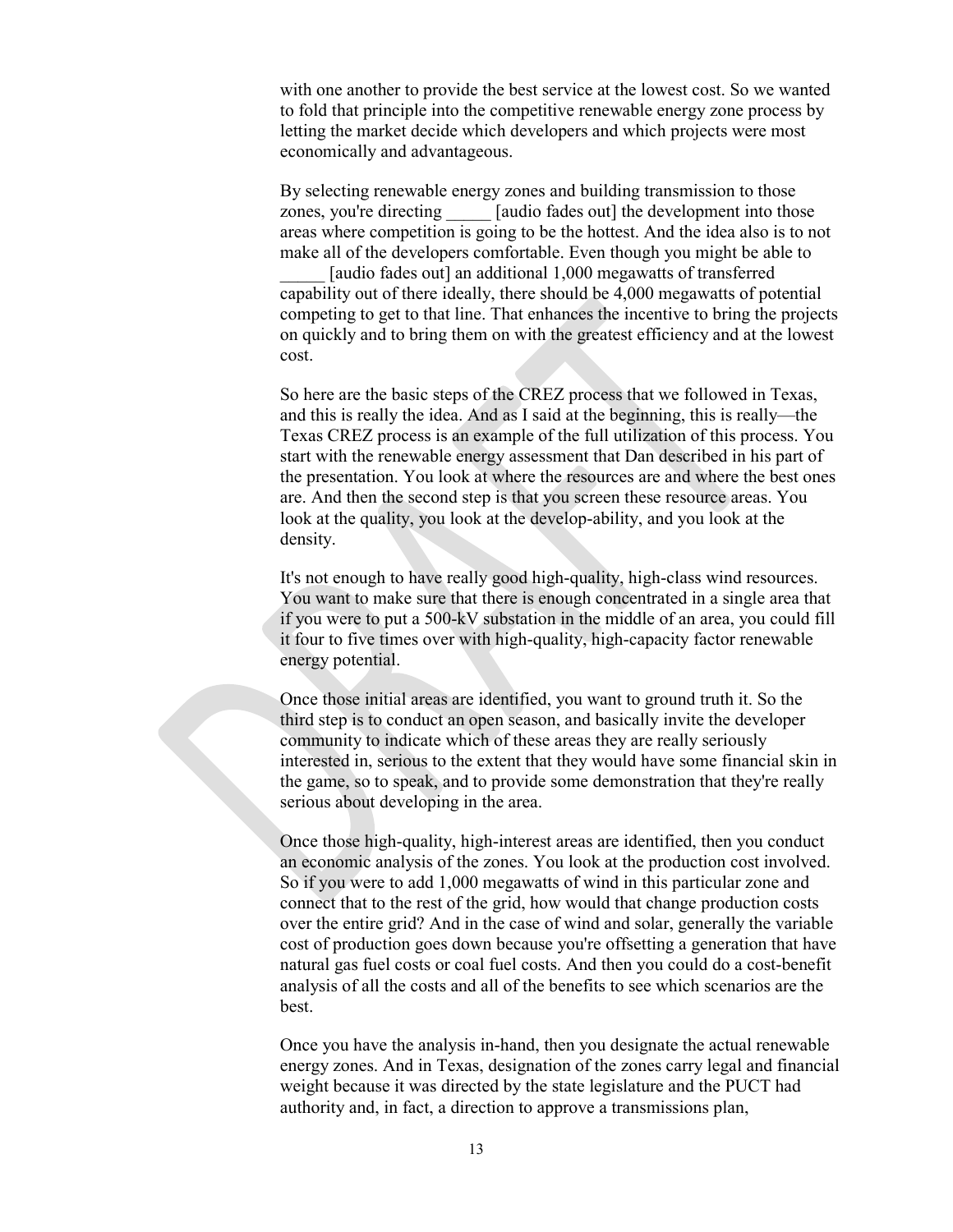designations of the zones meant that transmission was going to happen in these areas. So that was a very clear signal to all the lenders and all the financial institutions that this was going to be a reasonable bet for transmission and for renewable energy investment.

And the final step is to develop and approve a transmission plan to connect the renewable energy zones to the rest of the grid. And this is where you need to decide, "Do you build just as much transmission as you need to meet your renewable energy zone, your renewable energy goal? Do you supersize it to allow plenty of surplus development or something in-between?"

So as I mentioned, the economic analysis of the CREZ scenarios will involve production cost modeling. Production cost modeling is essentially simulating the dispatch of the entire network on an hourly basis, or perhaps a sub-hourly basis, to see what the most optimum utilization of generation is with respect to the variable cost of transmission. And this can tell you what the total variable costs are over a test year. It can show you where the congestion issues are likely to arise and how much those congestion costs are; and congestion could increase or decrease in different areas of the grid. There are local costs of power that you can identify from production cost modeling. This is the sort of social benefit analysis that goes into identifying a renewable energy zone scenario. Once you have that, you fold in the cost of new transmission and other benefits and other costs to do a cost-benefit analysis; and you can use the result of that analysis to compare the relative social benefit of different assemblies of zones, or different magnitudes of development for the zones.

The step of identifying commercial interest was a very important step in the Texas CREZ process. At the end of the technical analysis, we knew where the good wind areas were, and we knew where wind could provide exceptional benefit for the system as a whole. For example, wind along the Texas coast fits the low profile of Houston and San Antonio and these large urban areas much better than the daily production profile of wind in West Texas. So that seemed to be a really interesting area. But we needed ground troop that by looking at whether developers were really interested in areas such as this. So the issue is, if there really is no specific interest in a project, how can regulators know that market demand is really robust enough to get the competition that we were looking for in developing a zone?

So there was an open season, and this open season provided developers with an opportunity to bring in their evidence of their interest in each of the zones. They could do this in a number of ways. They could demonstrate existing renewable projects that were in those zones as evidence that they are already familiar with the attributes of the zone. They could provide pending or signed interconnection agreements with ERCOT demonstrating that they've done the studies necessary to interconnect. They could show leasing agreements with landowners, options for developing on areas.

They could also provide letters of credit, you know, post letters of credit with the PUCT where the funds would be used to develop projects later on. And they also had an opportunity to provide other types of demonstration; and all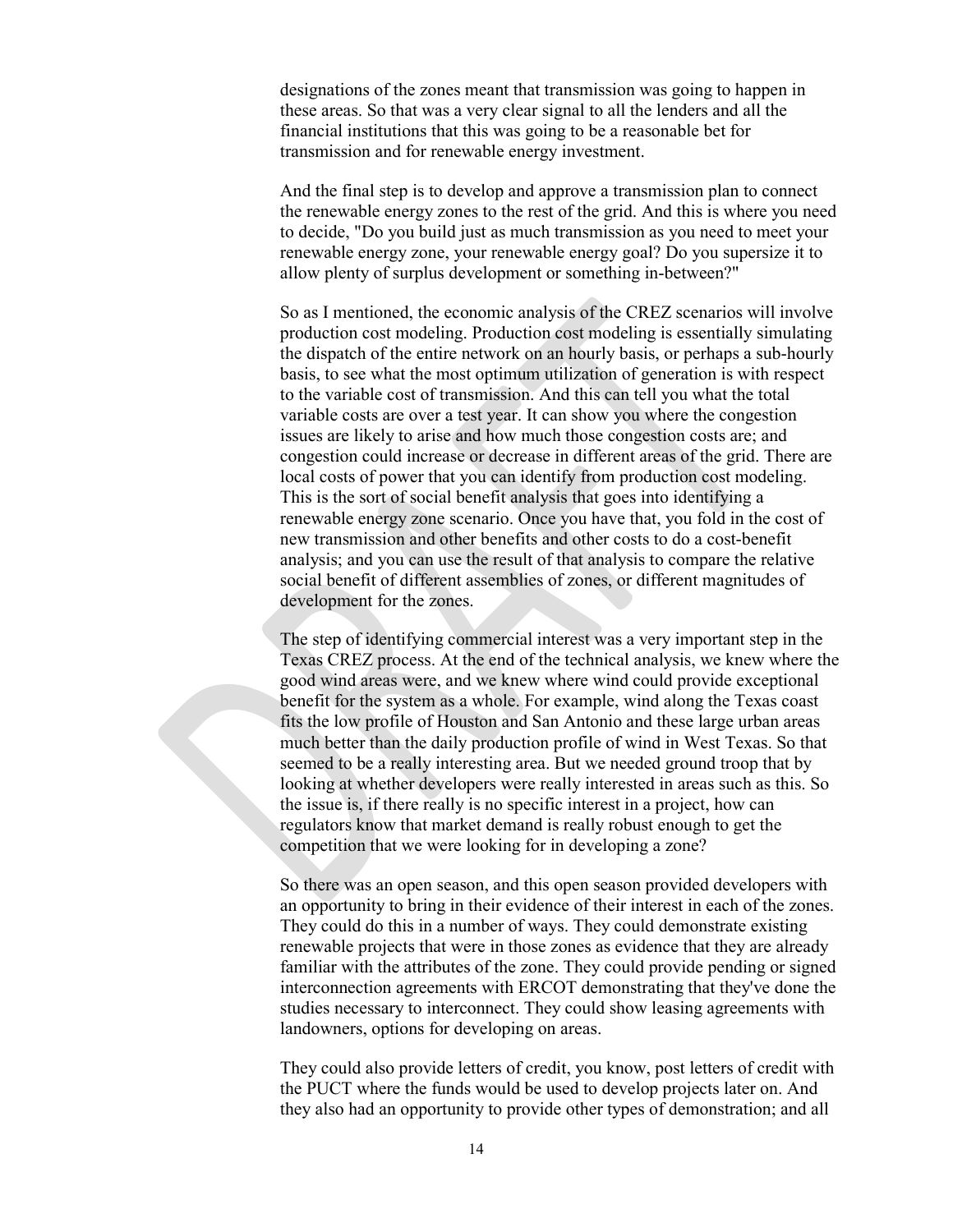these came to the PUCT. They evaluated all these demonstrations and basically ranked them—you know, ranked zones based on the development that had been demonstrated.

So the implementation of the CREZ itself, it began with a 12-month study that was conducted by ERCOT, going through most of the steps that Dan described earlier in his presentation. Now, remember, this was back in 2005, and the tools that we had for this sort of analysis were not nearly as sophisticated and detailed and high-quality as they are today. But from those zones from that analysis, ERCOT was able identify a number of initial study areas.

There was an open and informal stakeholder process—and this is very important to any renewable energy zone initiative wherever it's done: you want to make sure that the developer is there so that the assumptions that you're making about the renewable technologies pass the laugh test with industry. You also want to make sure that all the environmental interests are there. This is really where their most effective input is found. If there was an area that's going to be off limits because it says "Sensitive Habitat," this is where we need to know. And that can be screened; that can be accounted for. But it's important for the stakeholders who have that knowledge to be part of the process as well.

The study areas were then aggregated into scenarios. The production cost modeling was used to sort of do a first cut at what the cost and benefits might be, and then the final report was delivered to the PUCT at the end of 2006.

This shows the initial study zones that were identified by ERCOT in their initial zone. These were the zones that were taken by the PUCT and carried forward into the open season for demonstrations of developer interest.

And as it turned out, there really was not a lot of demonstrated interest in these wind zones along the Gulf Coast, at least not at the time. The strongest interests were in the areas where wind development had already taken place, areas 5 and 9 on the map here; but also in the Texas Panhandle and in the north area, areas 1, 2, and 4 shown in the map here. There was significant demonstration of commercial interest there. So these were the zones that the PUCT selected as final CREZs for transmission development.

Once the zones were identified, the final step for the PUCT was to determine what the size of the transmission buildout would be. The final decision turned out to be about 2,400 line miles. The estimated cost was about \$5 billion, actual cost was in the neighborhood of \$7 billion, and the final element was completed in 2013.

Now, in the case of taxes, the transmission plan was really a network plan. It was a series of three 45-kV double-circuit upgrades. So it wasn't one single line going from one zone connecting it to the rest of the grid; it was really a series of network upgrades. So not only did this open up really high-quality wind areas, the network improvements also addressed other reliability issues that were already existing in that part of the grid, independent of renewable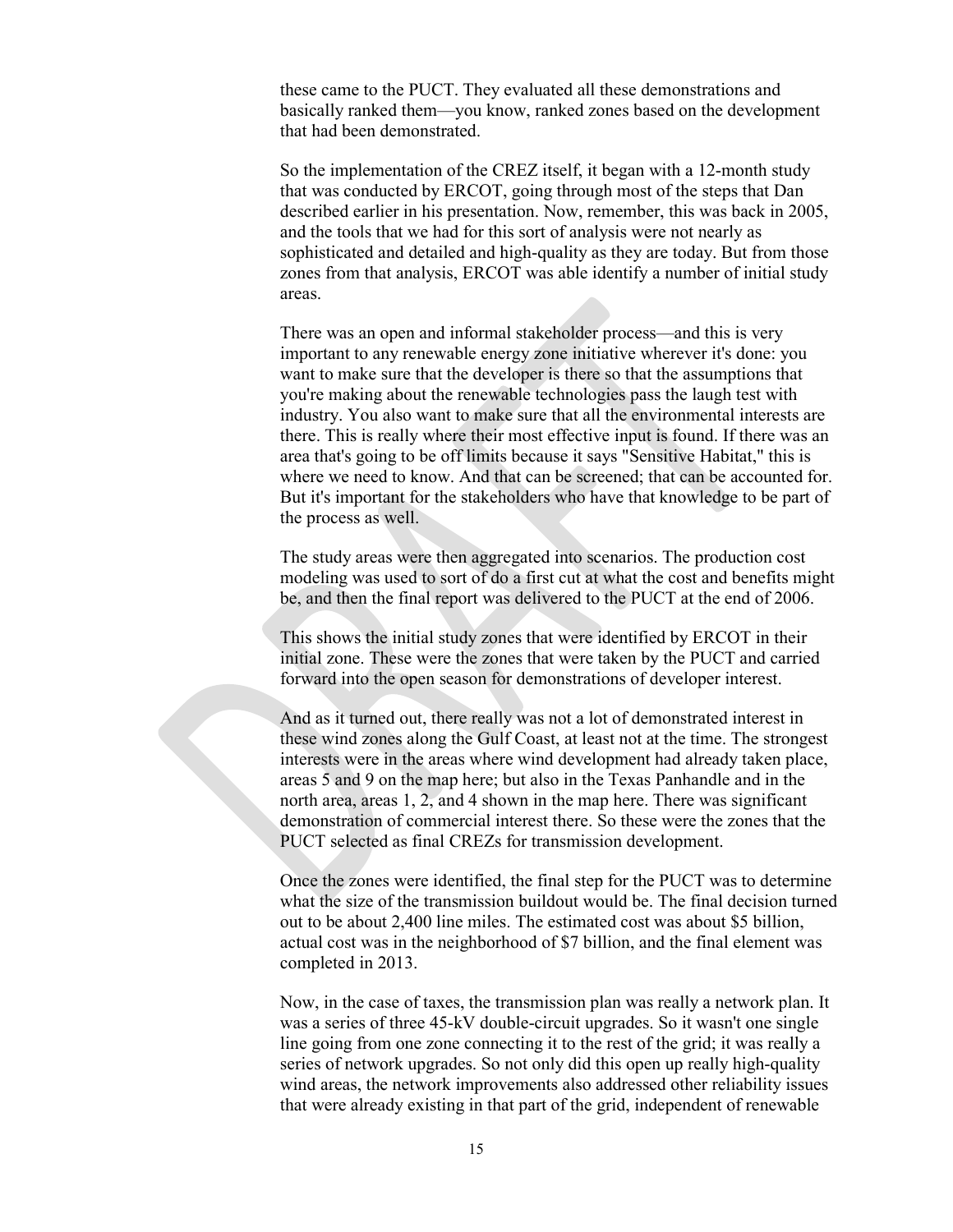energy development. So there were a number of reliability benefits that came from the CREZ transmission process as well.

So the big question: "Did it work?" Well, Texas was kind of slow with respect to wind development. In 2000-2001, the amount of wind capacity on the system was negligible. Within a five-year period, Texas had come to surpass California as the state with the largest amount of wind development in a very short period of time. But at that point, development slowed mostly because of transmission. As these CREZ elements came online, you can see the increase in actual development over time starting in 2009 and 2010, then really accelerating in 2014 and 2015.

Now, a really important point here in looking at the development trends is that wind development has basically literally blown away the state's renewable energy requirement. The RPS goal really isn't a driver anymore because it's essentially history. There was also a non-binding renewable energy planning target that was for 2025. We're basically double that right now in Texas.

So the opportunities opened up by the CREZ process, and the fact that they are cost-effective, combined with the reductions in cost we've seen in wind, and now that we're seeing in solar, basically means that under the right circumstances, wind and solar are economically competitive with natural gas and the other conventional resources that are on the grid. Now, this means that there are other operational issues that need to be accounted for. But the important takeaway is that ERCOT is now addressing those issues. Cost is not the issue right now, it's integration.

This shows where the wind development has taken place. The red lines on the right show the network upgrades that came from the CREZ process. And you see that wind development has really followed those CREZ processes—the zone, as well as the transmission. But there's also been sort of a collateral affect with the fact that the wind market for Texas has improved because of CREZs. There have been a lot of non-CREZ wind development taking place as well, even in those areas that initially there was no developer interest in when the PUCT solicited interest in 2007. So the development can take place in places outside the CREZ. There's no requirement that they'll even be in a zone, but it creates sort of a critical mass of economic opportunity that really sweetens the entire market.

This shows how the effect of zones have increased the overall efficiency of the wind generations. If you look at the initial projects that were built in 2002-2003, the capacity factors at the time were about 26 percent, and that was using the old technologies. But also it was low due to the lack of transmission availability in the regular curtailment. Now those capacity factors for the same equipment, the same turbines, are up to 30 percent; and for the new equipment, the capacity factors are even higher. What's really significant is that the new areas opened up by the CREZ process in the Panhandle area of North Texas. These are really high-capacity factor areas, around 45 percent, where products are coming in at a very, very low cost per megawatt-hour.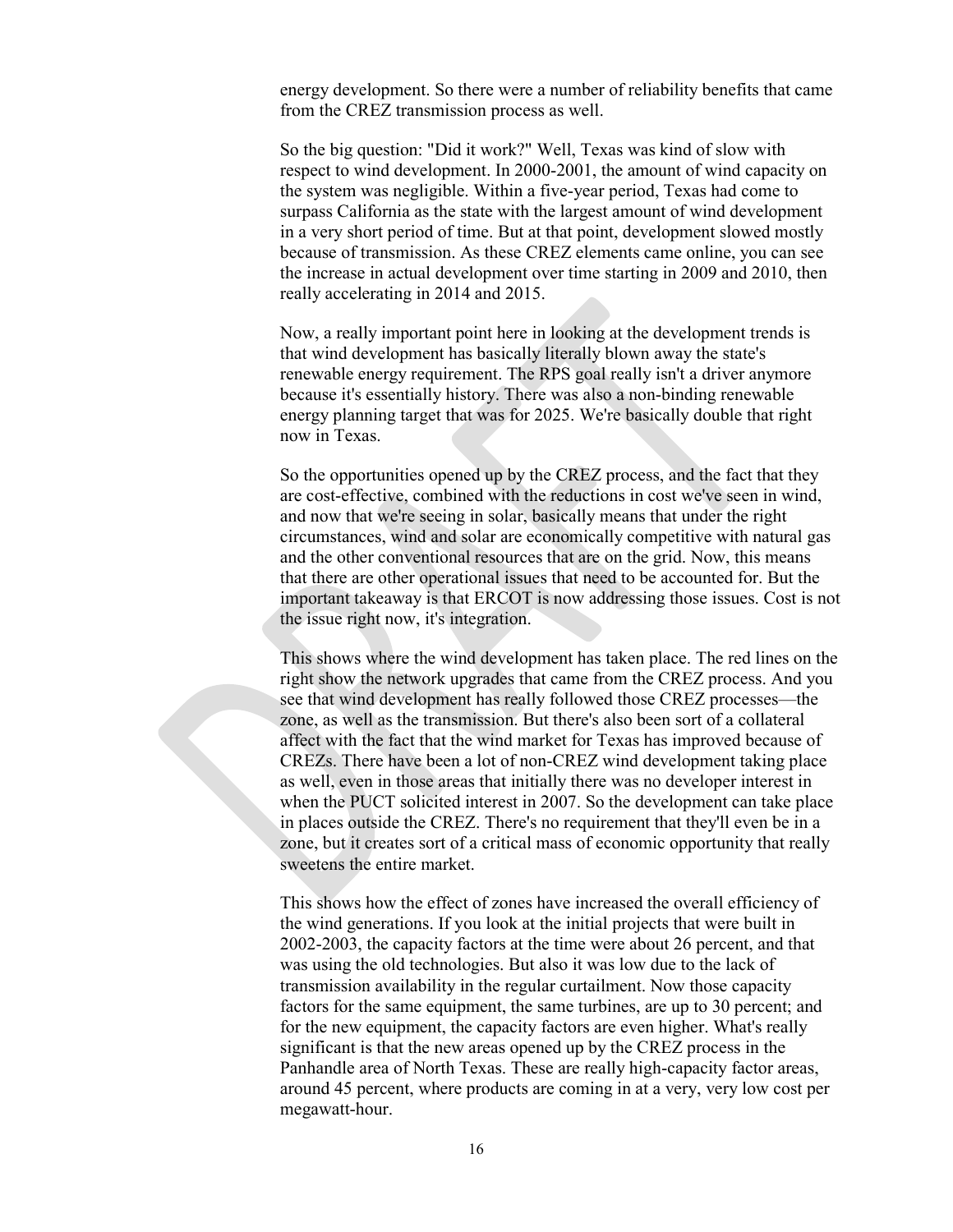Wind is now about 10 percent of the total generation ERCOT, up from less than 1 percent in 2001. And this shows a recent day where the capacity impact are pretty much for the entire day for the entire plate was around 30 wind was providing about 35 percent of ERCOT's electric generation throughout the day.

Now, the Western Governors launched an initiative to do something similar for the entire western United States. This was a little bit different from what was done in Texas, mostly because there was no direct link to any statutory authority for approving transmission. This was really more a planning exercise, something to kind of focus planning into areas that were known to be the most efficient, with respect to interstate delivery of renewable energy.

Also unlike Texas, most of the interest—most of the result from this planning has been looking at high-voltage DC ties that would go from one area with a high concentration of low-cost renewables to a large load center. There's been a lot of interest in moving wind power from Wyoming, which has the best wind resources in the country and a very high concentration of those wind resources, and delivering those to California. Wind capacity factors are above 50 percent. But getting from Wyoming to California crosses several jurisdictions. So this is something that these jurisdictions are using in their planning.

So going back to the pyramid that Dan showed earlier in his presentation: competitive renewable energy zones are at the apex of that triangle. This is where everything comes together—economics, the technical potential brought together under proactive policy that intentionally directs development to those areas that have the highest potential for social benefit: benefit in terms of the least cost to customers and the least environmental impact.

Just the takeaways for applying the CREZ model elsewhere: Keep in mind that the development always follows transmission; and if transmission goes to suboptimal resource areas, well then the renewable energy development is going to be suboptimal because that's where the transmission is going. The intent of the CREZ process would change that by diverting—by putting transmission into those areas where the cost per megawatt hour would be lowest.

Ideally, the authority to build transmission should come before the process of identifying the zone so that the question going all throughout the analysis is not whether to build transmission, but where to build it. And part and parcel is that jurisdiction was easy in Texas because there was only one jurisdiction, if you're looking at several countries or different states. And those states need to be able to coordinate their regulatory [Audio fades out]

So that is kind of a firehose version of what we do in Texas and it's applicability elsewhere. Other states have tried this model with various changes, which certainly we can go into more detail at another time if anyone would be interested. But before I turn it over for questions, I just wanted to let people to know that you can find more information about renewable energy information at the Greening the Grid website, and the URL is here. And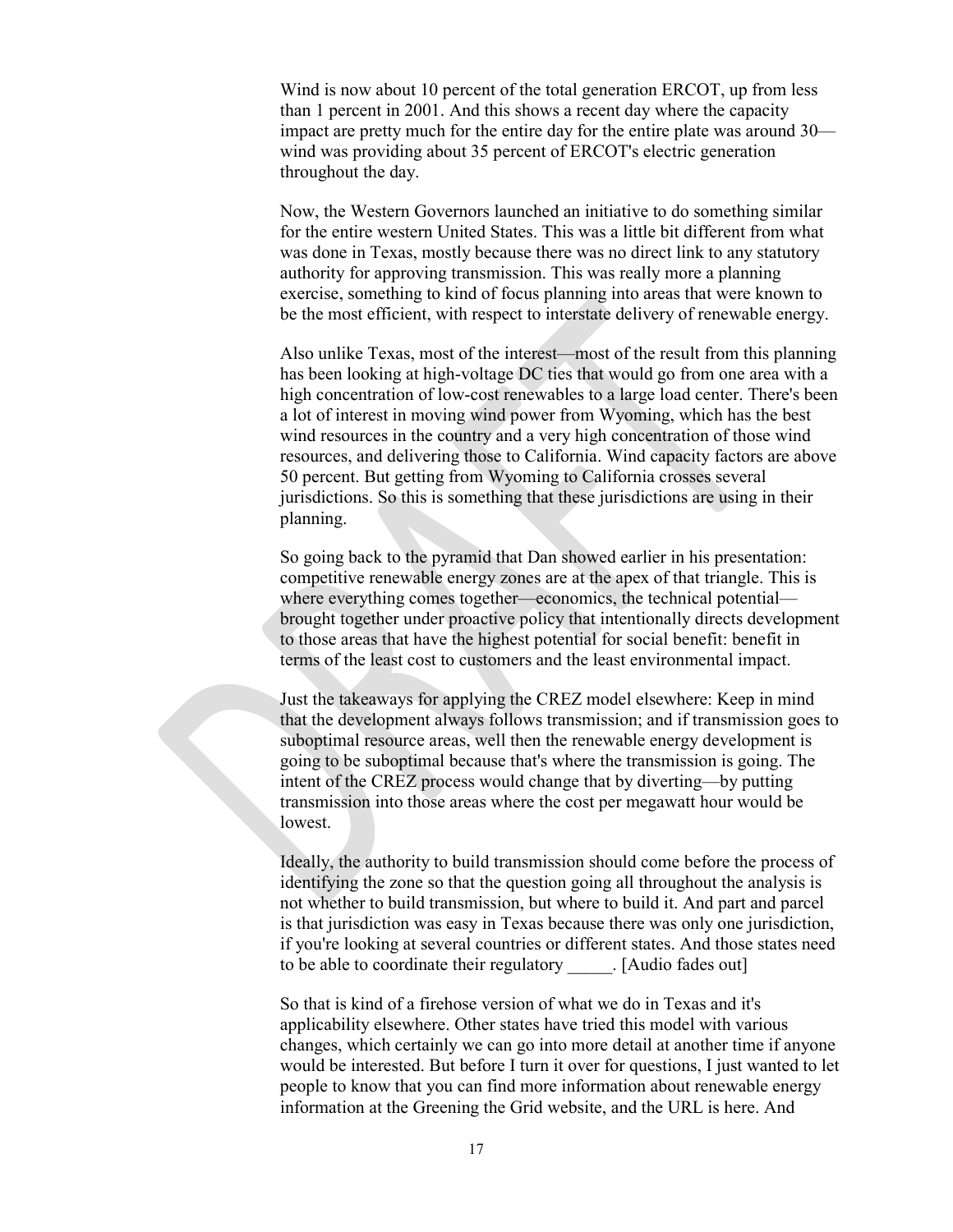please check back frequently; there will be more information posted as it develops. So thank you very much. **Sean Esterly** Thank you both Dan and David for the excellent presentations; and we will turn things over now to Jennifer who will be moderating the question and answer session. So, Jennifer, go ahead. **Jennifer Leisch** Thank you, guys. It sounds like we've heard all about the process of developing a CREZ from starting with resource analysis all the way to transmission planning. And we've had a few questions come in, and maybe a very quick one we can ask David that came in is, "What is the LCOE for wind in Texas right now? Or, how has it evolved through the CREZ process?" **David Hurlbut** Well, when we began the CREZ process, the capital costs were a bit higher we're talking 2007—and the investment tax credit was 30 percent, and it was a very important part of the pro forma or a project at that time. Right now we're seeing projects come in at a levelized cost of three to four cents per kilowatt hour, or \$30.00 to \$40.00 per megawatt hour. And that's comparable to a lot of the marketplace—location of marketplaces—but the prices that are clearing the ERCOT auction. There's been a rush of development to get projects online to take advantage of kind of the residual production tax credit. That's been sort of in limbo for quite a while. But there's still a lot of project planning going on beyond that. So development hasn't really slowed. But those are the prices that we're seeing in Texas right now. **Jennifer Leisch** Great. So we've had a bit of questions come in with regards to data, so maybe, Dan, you can give us a few answers on this. And this is multi-parted. Folks are really interested on where a lot of this resource data comes from, where they might find it if they're outside of the U.S. for their country, and what type of analysis tools are out there and are available. **Dan Getman** Yeah, that's a question we could spend an afternoon talking about, so I'll give a brief answer. The brief answer is it really depends on what you're doing, because the resolution of the data is what makes it more or less available. So low resolution data whereas, you know, instead of being a four-kilometer-byfour-kilometer grid cell, we're talking about tens-of-kilometers grid cells. And instead of being half-an-hour data, it's more like monthly data. Those data sets are available in several places. There's SWERA, an application that we have. There's the IRENA Global Atlas for Renewable Energy. There's lots of resource data that's available, lots of ancillary data that's available at what I'll say are median flow resolutions. The answer for resource data for this kind of work, the high-resolution data is that NREL generates solar irradiance data through models for some countries, for the U.S., India, and some other places; and the challenge with that is the modeling is actually pretty straightforward. If the validation of the models requires ground truth, and so you have to have ground truth stations in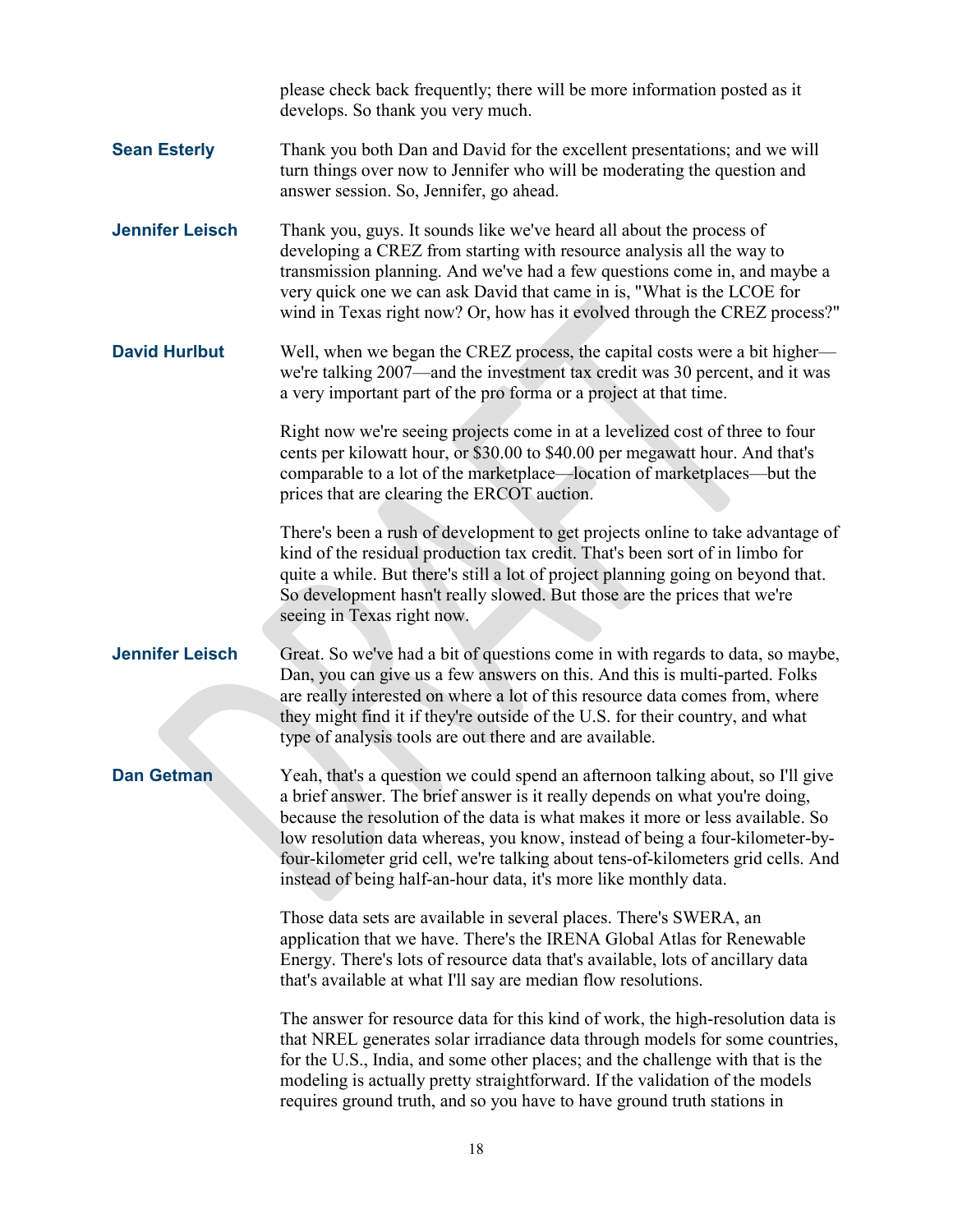country that have a relatively long period of time where they've been taking measurements so that we can actually validate the model against the ground truth. And the same is true for wind as it is for solar. The modeling isn't too bad; it's the validation that requires sort of time investment and equipment investment. There are companies that do that in several countries; and also NREL produces some of those data. **Jennifer Leisch** Great. And what type of tools might folks use to do some of the geospatial analysis that you're talking about? **Dan Getman** Yeah, that's a very good question, and the answer is there is a bunch of them. So the very short answer is most of what we do, we do using—we write software that does analysis using Python. We use the R, which is an opensource statistics package. We do a lot of analysis on—some analysis in ArcMap, but usually that's actually a pretty limited version of it because the data are so big. It's actually hard to use a traditional software package, and so we have to write codes because the data will wind up being quite large. **Jennifer Leisch** We actually had a question on very specific set of data—and I think this is of interest in a lot of countries where earthquakes are an issue—is, "Do you at all, if at all, take fault lines in consideration when you're doing this analysis?" and "Are there other things with regard to maybe climate resiliency or anything else that should be taken into account?" **Dan Getman** That is a really good question. And I think that in some cases, we do take just natural hazards in general into account when we're talking about what the cost is. But I think what we wind up doing is I think of these things in phases and you can think of the things that we've been talking about today in phases. The first phase is: where are all the places where it's worth investing additional funds in doing detailed analysis? And then into the second phase is where you're actually buying more expensive data, you're doing surveying, those sorts of things; and I think in that second phase is where a lot of the, "What is the actual risk of natural hazards? What's the actual cost of strengthening wind turbines, for example, to deal with tornados or whatever the hazard might be?" I think that's where those costs go into this sort of economic potential piece. But we do consider then some of the work that we do; but I think that's really more of siting problem where those things wind up being considered. **Jennifer Leisch** Great. Maybe something that we can do is switch a little bit more over to David and discuss the CREZ process, maybe what it could look like outside of Texas. So there are a lot of folks who are really interested in what other countries outside of the U.S. are currently implementing an approach similar to this, or even some of those where it might be a good thing to begin thinking about.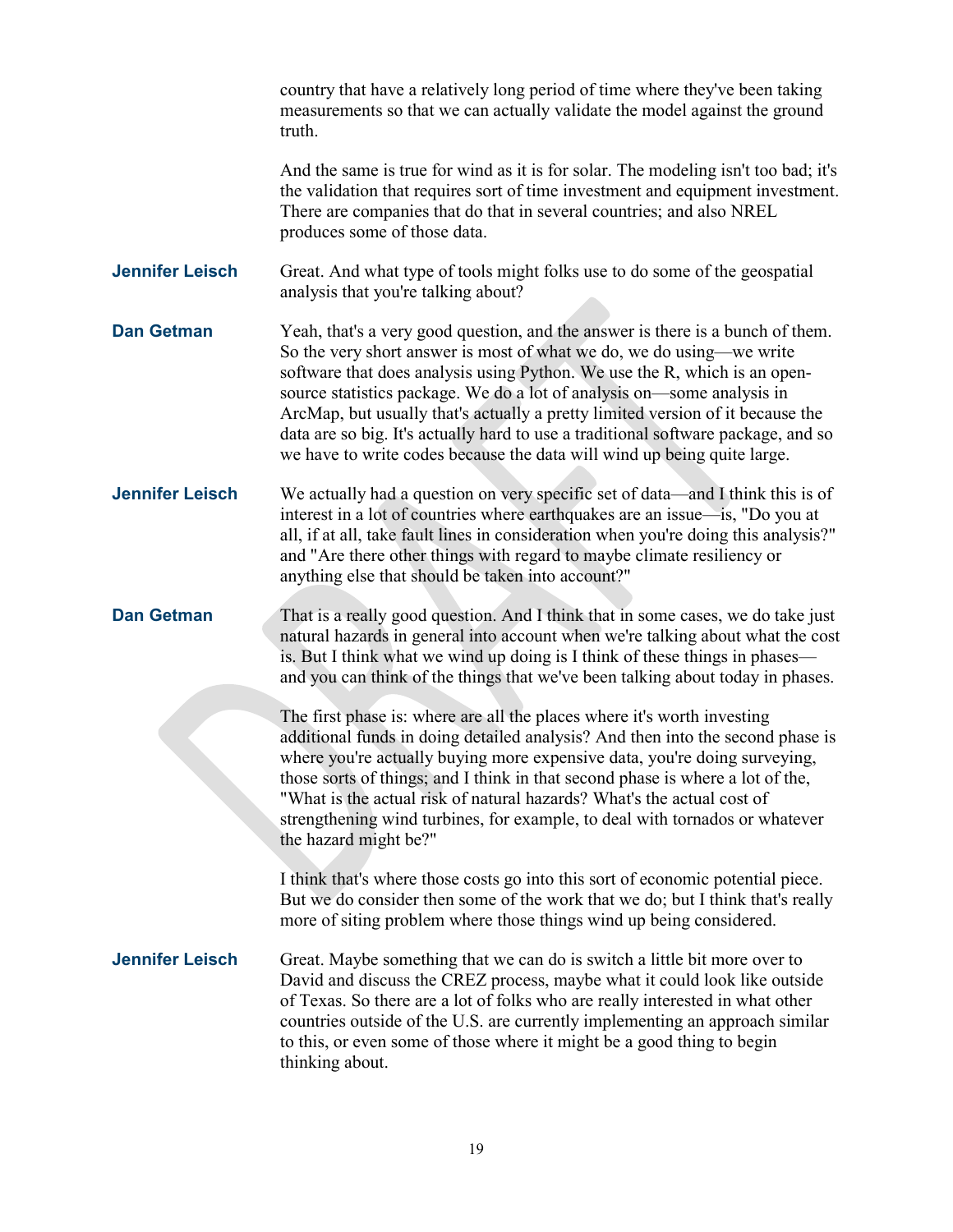| <b>David Hurlbut</b> | Well, I'm not aware of other countries that have actually implemented<br>renewable energy zones. A lot of my personal focuses have been in the<br>United States and U.S. more. But there has been a lot of interest. I've<br>discussed renewable energy zones with China, Chile, Mexico. So they're<br>looking very closely at this idea.                                                                                                                                                                                                                                                                                                                                                                                                                                                                                                                                                                  |
|----------------------|------------------------------------------------------------------------------------------------------------------------------------------------------------------------------------------------------------------------------------------------------------------------------------------------------------------------------------------------------------------------------------------------------------------------------------------------------------------------------------------------------------------------------------------------------------------------------------------------------------------------------------------------------------------------------------------------------------------------------------------------------------------------------------------------------------------------------------------------------------------------------------------------------------|
|                      | There seems to be a relationship between countries that are proactively<br>expanding their electric infrastructure. They want to fold this in kind of at the<br>front-end to—you know, I guess one other way to think about it is to avoid<br>the mistakes that were made in the United States by transmission structure<br>being locked into conventional generation. But there are a number of<br>questions that any country would need to look at in looking at zones.                                                                                                                                                                                                                                                                                                                                                                                                                                  |
|                      | First and foremost is whether or not there are opportunities for additional<br>efficiency and cost-savings by partnering with neighboring countries. Politics<br>are amenable to that sort of thing. Generally, the larger the footprint you have<br>for planning, the better it is to or the easier it is and lower the cost of<br>integrating renewables into the system as a whole. But that also means sort of<br>getting the jurisdiction issues sort of clarified at the front-end.                                                                                                                                                                                                                                                                                                                                                                                                                  |
|                      | Another issue is that the role of private capital and private ownership in plans<br>for expanding the electric grid. If infrastructure is a state enterprise, I mean<br>that sort of defines the decision process in one way. If it's private, then that<br>defines it another way.                                                                                                                                                                                                                                                                                                                                                                                                                                                                                                                                                                                                                        |
|                      | So, generally, this same idea applies regardless of the type of market that<br>you're looking at and the countries that you're looking at. The idea is to use<br>transmission to direct development to those areas with the highest social<br>benefit; the mechanisms doing that will change from country to country<br>though.                                                                                                                                                                                                                                                                                                                                                                                                                                                                                                                                                                            |
| <b>Dan Getman</b>    | I maybe have something onto that that I certainly neglected to say from the<br>tools and data discussion, which is in trying to do that to try to find these<br>places where you've got the best benefit and the best resource. I mean dealing<br>with those data can be complicated because they're very distributed. Lots of<br>different organizations have them, and one of the things we've done at NREL<br>is to produce the geospatial toolkits, whereas actually for many countries to<br>gather as much data as they possibly can together in one place and then<br>provide it in some [audio fades out] for doing this technical potential<br>kind of analysis; and so to get those first few steps out of the way to look for<br>places that have high potential to have that maximum benefit. I think those<br>are really good places to start for countries that we've already done that for. |
| <b>David Hurlbut</b> | Yeah, and another—there are a couple of examples in the United States that I<br>think would be really applicable along those lines.                                                                                                                                                                                                                                                                                                                                                                                                                                                                                                                                                                                                                                                                                                                                                                        |
|                      | The eastern inner connection, the eastern part of the United States, the eastern<br>grid had an initiative a few years back basically to identify renewable energy<br>zones. And a big part of that was putting all that data into a mapping<br>platform, mapping tool that anybody could access. So there's a very, very<br>strong value in having a visual tool—the kind of visual tools that Dan is                                                                                                                                                                                                                                                                                                                                                                                                                                                                                                     |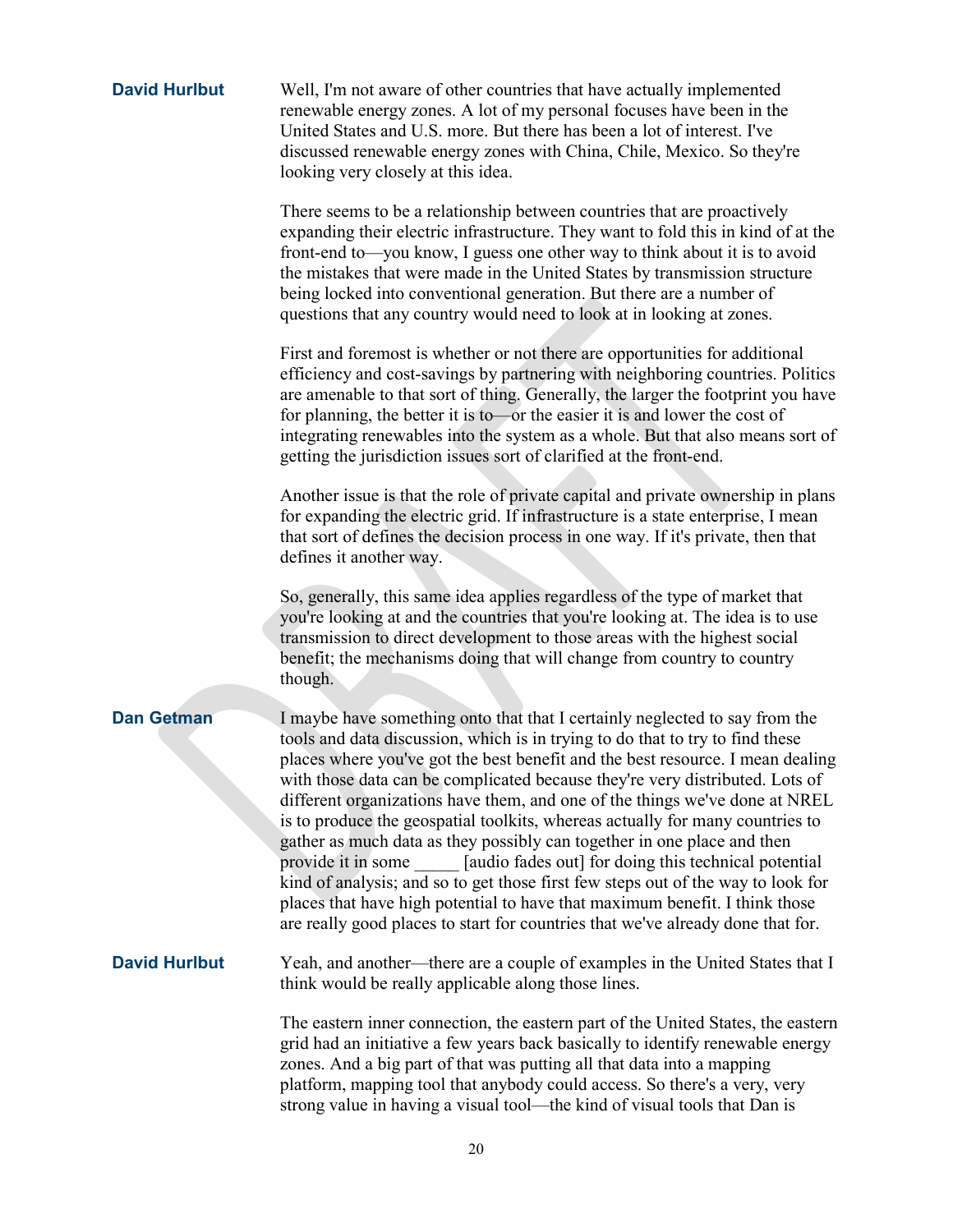talking about—available to all of the stakeholders at the different jurisdictions so they can start to see visually where the best opportunities might lie. That sort of takes a lot of issues out of the abstract where they can be kind of quite possibly volatile, and sort of bring them down at least one step closer to reality where they can start to discuss where are the most cost-effective options.

## **Jennifer Leisch** And maybe something I can even mention is that if you do check out greeningthegrid.org, there are links to the existing geospatial tools that NREL has developed on there for over 20 countries, I believe.

Another question has come in—and it's something I'm very interested in—is how the actual construction of the transmission lines in the Texas CREZ process was paid for. And maybe you can discuss a little bit more of really who bears the risk of the transmission lines being under-utilized, if the building of the new transmission resulted in higher electricity tariffs for endusers, how the cost was recovered.

## **David Hurlbut** Yes. So I'll talk about Texas specifically first, and then talk a little about how it is in other places.

As I mentioned in the beginning of my presentation, the model of the Texas restructuring effort was to separate utilities into different components. The generation component was set to be competitive. The retail service section was set to be competitive. That part of the middle transmission remained a regulated utility. And part of that is that all of the cost of transmission and distribution involved with it—but let's focus on transmission—all of those costs are essentially pooled together and then distributed across all of the area on a low-ratio basis. So everybody pays the cost of the same transmission infrastructure.

And the CREZ lines are no different from any other line with respect to the degree of utilization. Sometimes they're fully utilized, sometimes they're not utilized; so that goes up-and-down. But any transmission system is that way. You build it to the peak; but by building to the peak, that also means that for most of the year, there's going to be some degree of non-utilization on any different information line. So the total cost, \$7 billion, when you essentially socialize that across the entire market, it has a cost [audio fades out] not really acceptable cost impact, and certainly one that is offset be the reduction in production costs.

So costs in the ERCOT market are determined on an auction basis every 15 minutes. That's based on the marginal costs of all the units that are available, and what the level of demand is for that particular moment; and that's what the auction solves for. By having more wind and solar resources on the system, those come in a zero marginal costs. Those are basically more capital cost investment. So what that does—and we looked at this very, very closely in Texas as part of the CREZ process, that the reduction in generation costs can be \$2.00 to \$3.00 to \$4.00 per megawatt hour, depending on how much wind you have and how much solar you have on the system, because that's going to crowd out the more expensive resources on the system.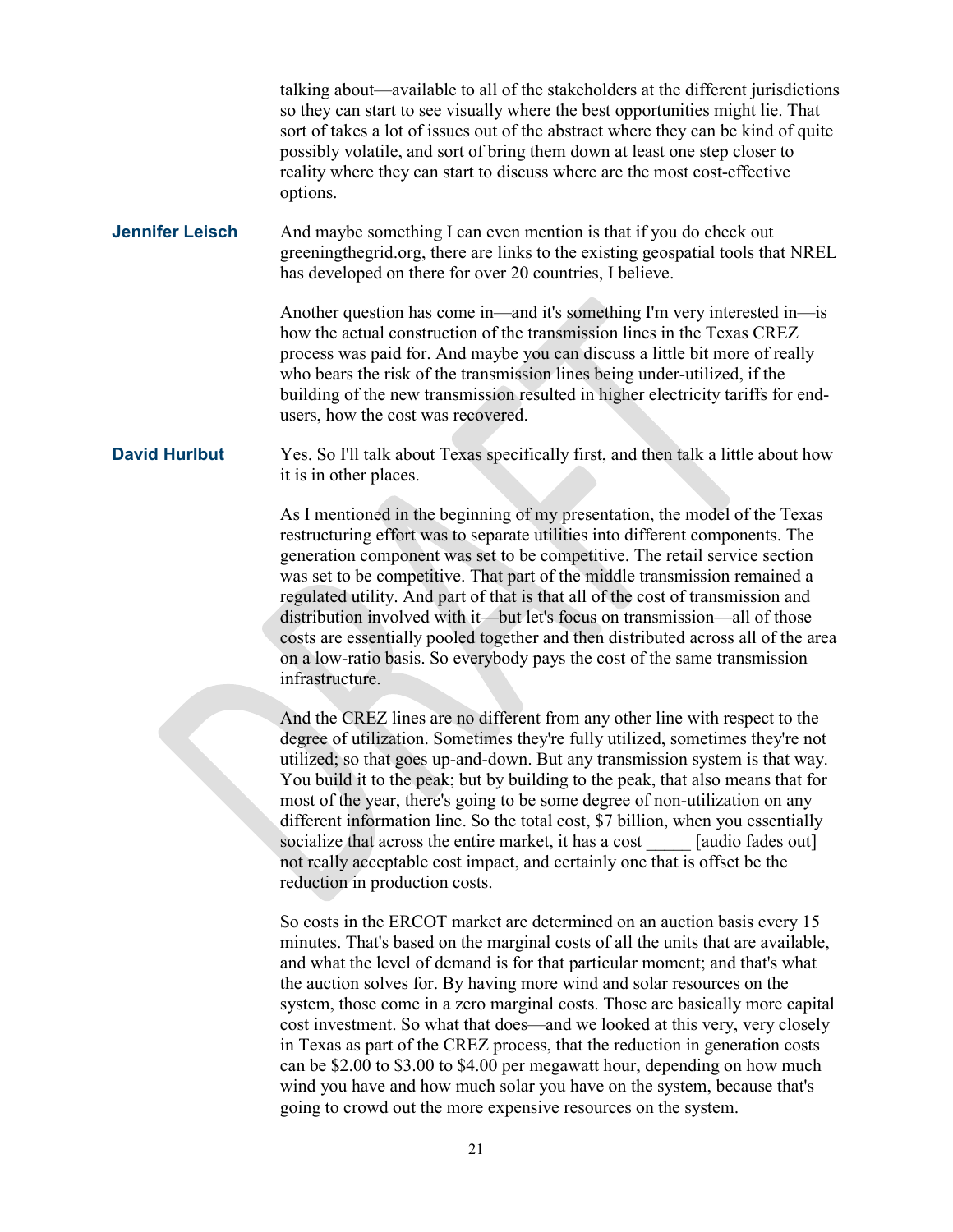Now, in other areas, for example, the Western United States, the outcome of the renewable energy zone process is really helping inform planning for independent transmission providers. For example, there are two or three projects looking at how to move wind power from Wyoming to California, but those are all independent transmission projects. So they'd be dedicated as part of that process, and those transmission costs would be folded into the cost of the delivering wind power utilities in California. So in that case, the risk is born by the independent investors who were behind the transmission project. So I mean the method of paying for transmission can vary depending on the regulatory context. **Jennifer Leisch** Seems that developing a CREZ is a very complex and lengthy process. Are there some key stakeholders that other countries should be considering when they do this process to ensure that it's very inclusive and will develop well? **David Hurlbut** So remember that the goal of the CREZ is to direct development to places that have the greatest social benefit. So the two stakeholders that you need that you really need in the process are, first of all, the developer community. So if you're looking at developing wind resources, you need to have wind developers as stakeholders. So you can make sure that all the planning and the technical modeling that you're doing accurately reflects the state of the industry at that time. If everyone is building wind turbines on 100-meter towers, you don't want to use data that's based on 50 meters. The second stakeholder group, very important, are all of the nongovernmental organizations that are involved in environmental and land use issues. You want to get them engaged in the process as soon as possible for a couple of reasons. One is that it is so you can make sure up front you're avoiding areas that are very problematic that might not show up in the technical analysis; but, secondly, it will be very important to have them onboard with whatever comes out of the process. In the Western United States—Sierra Club, Natural Resources Defense Council, some of the leading environmental NGOs—were involved in that process from the very beginning. And at the end, they were very supportive of the zones that had resulted, mostly because they recognized that renewable energy development was a good thing with respect to things like climate change and reducing emissions. But also they wanted it done in a way that minimized the environmental impact of the transmission needed to accomplish those same goals. So in their mind, identifying renewable energy zones maximizes the amount of green energy that you can put onto the grid, while at the same time minimizing the land impact of getting that same amount of energy to market. **Dan Getman** And they're also going to have a lot of the data that we need because assessing environmental impact and things like that are—there's a lot of overlap in the data required to find these opportunities, and so that's another reason to be contacting those folks who are there. **Jennifer Leisch** So we have one last question, and that really involves, "What kind of modifications to the process do you think would be important in non-market